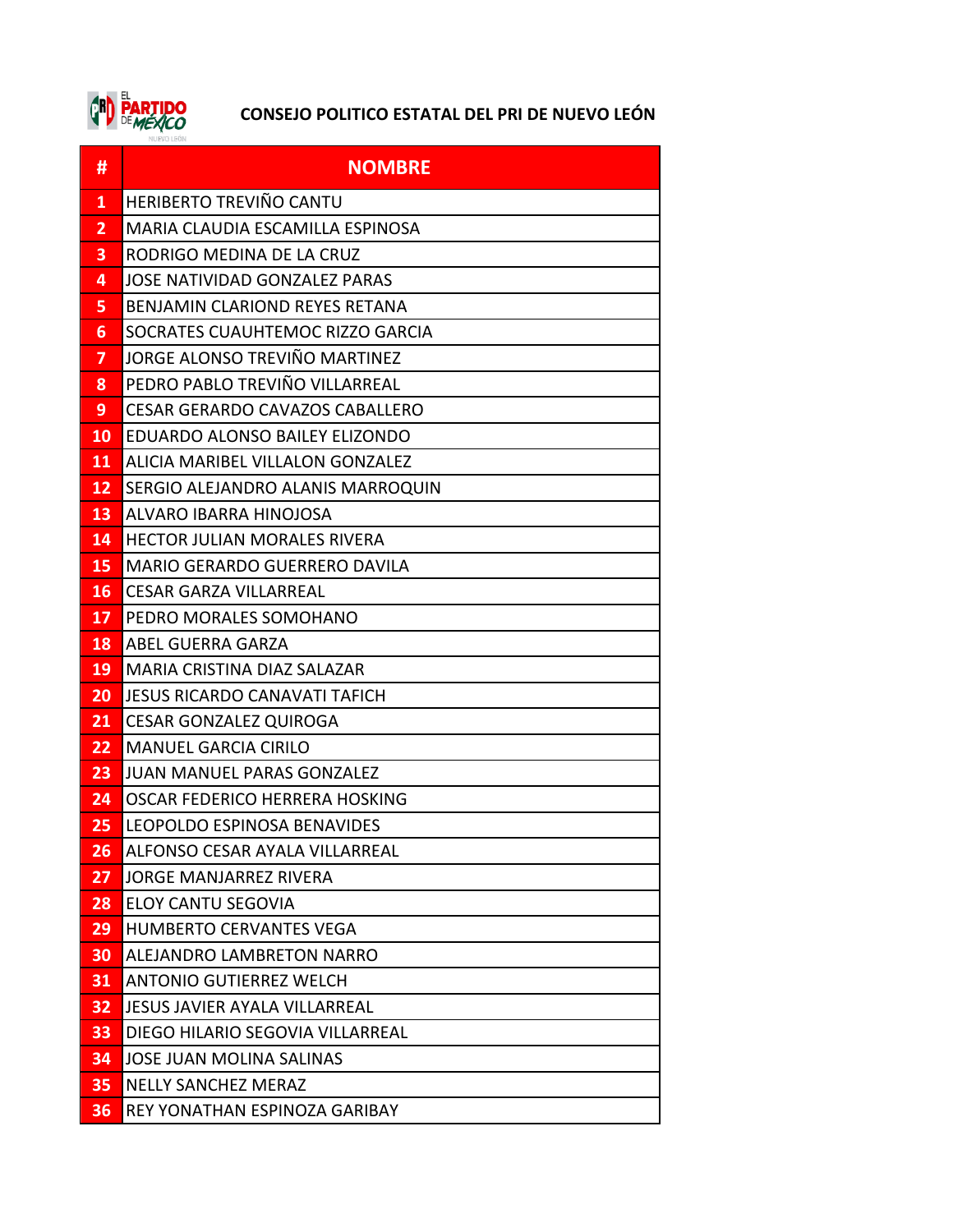

| #  | <b>NOMBRE</b>                           |
|----|-----------------------------------------|
| 37 | RICARDO ENRIQUE LOZANO MARTINEZ         |
| 38 | <b>JOSE ANTONIO BRENES CAZARES</b>      |
| 39 | <b>GLORIA CENIA LOZANO MARTINEZ</b>     |
| 40 | EDUARDO JAVIER DE LA GARZA LEAL         |
| 41 | <b>BLANCA CELIA FLORES MADRIGAL</b>     |
| 42 | ALEJO RODRIGUEZ CANTU                   |
| 43 | <b>HECTOR QUINTANILLA RODRIGUEZ</b>     |
| 44 | FRANCISCO JAVIER MENDOZA CERDA          |
| 45 | HEBERTO DAVID RODRIGUEZ GARZA           |
| 46 | MARIO ALBERTO CABALLERO GARZA           |
| 47 | ALEJANDRO VILLARREAL MONTEMAYOR         |
| 48 | EDGAR GERARDO MENDOZA HUERTA            |
| 49 | JUAN GERARDO ARAUJO GARCIA              |
| 50 | JESUS FELICIANO NIÑO SALAZAR            |
| 51 | CESAR ENRIQUE VILLARREAL FERRIÑO        |
| 52 | JESUS ALEJANDRO DE LA PAZ LEDEZMA       |
| 53 | ANA BERTHA RUIZ CASTILLO                |
| 54 | NICOLAS BORJAS RAMIREZ                  |
| 55 | ANGEL ARMANDO MARTINEZ GARCIA           |
| 56 | IMELDA ELIZONDO ORTEGA                  |
| 57 | SALOME ZARATE ESPARZA                   |
| 58 | <b>BLAS HUMBERTO ESCAMILLA GONZALEZ</b> |
| 59 | <b>FRANCISCO DE LEON RODRIGUEZ</b>      |
| 60 | PEDRO SERGIO PLATA HERNANDEZ            |
| 61 | <b>TEODORO ELIZONDO CANTU</b>           |
| 62 | SIGIFREDO JAIME QUIROGA                 |
| 63 | DAVID ECHARTEA RODRIGUEZ                |
| 64 | CLAUDIA ROCIO PEÑA CANTU                |
| 65 | <b>FRANCISCO LOREDO VALDEZ</b>          |
| 66 | <b>RUBEN MEDINA GARCIA</b>              |
| 67 | DANTE ULISES MARTINEZ GONZALEZ          |
| 68 | <b>JORGE ALBERTO IBARRA CASTRO</b>      |
| 69 | <b>GUMARO GARCIA SANCHEZ</b>            |
| 70 | <b>JOSE LUIS GARZA FLORES</b>           |
| 71 | <b>AGUSTIN CHAVEZ DANIEL</b>            |
| 72 | ADRIAN CARLOS MOREIRA GARCIA            |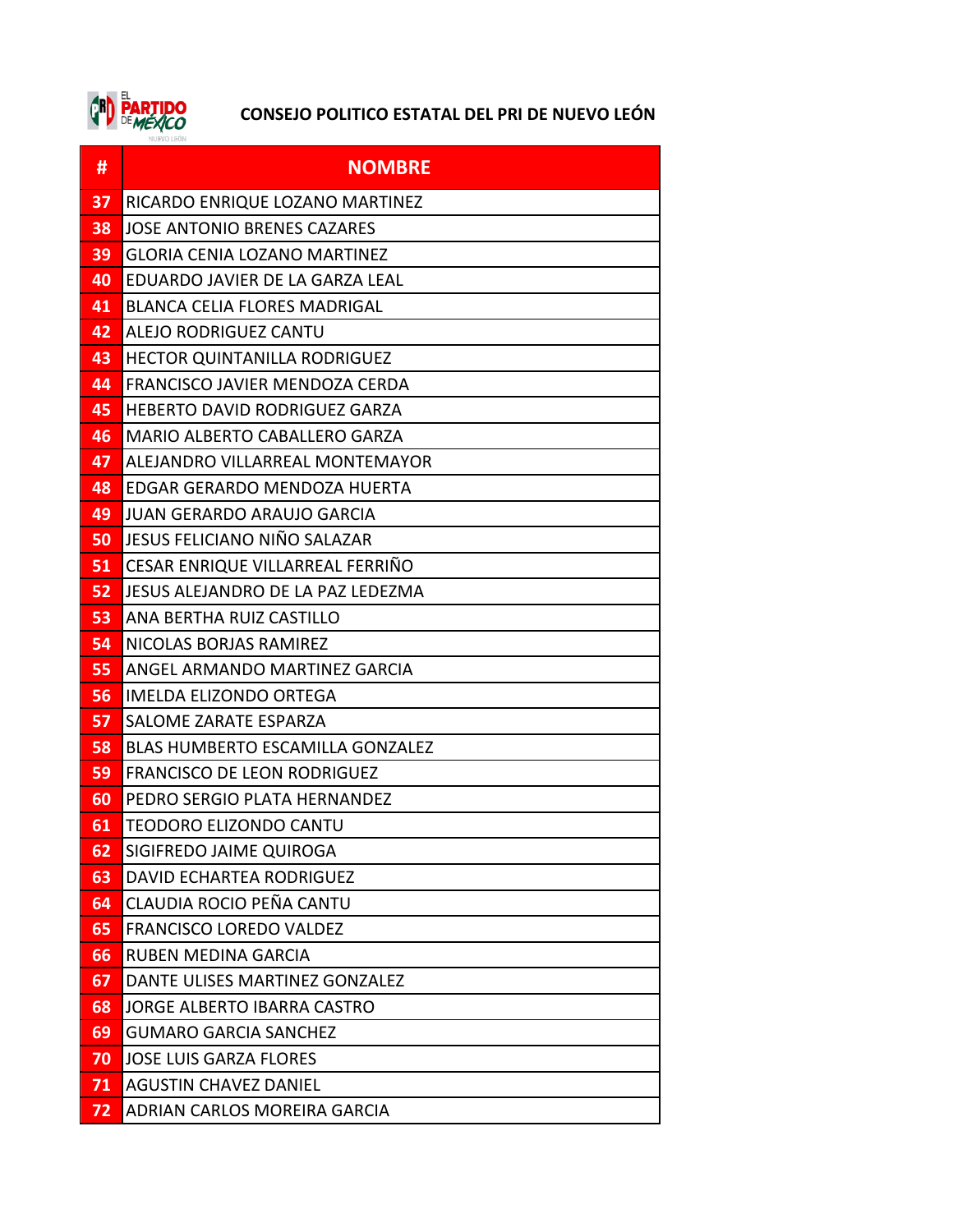

| #          | <b>NOMBRE</b>                           |
|------------|-----------------------------------------|
| 73         | JOSE ANGEL MARTINEZ TREVIÑO             |
| 74         | JESUS SALVADOR GUAJARDO QUIROGA         |
| 75         | JOSE DE JESUS CASAS SALAS               |
| 76         | JESUS ANGEL SANTOS GONZALEZ             |
| 77         | MA DE JESUS ZACARO ZACANASSI            |
| 78         | RODOLFO CAMPOS BALLESTEROS              |
| 79         | ADRIAN GERARDO GARZA CHAVARRIA          |
| 80         | RAMIRO AYALA GARZA                      |
| 81         | OSCAR DAVID SALAZAR MARROQUIN           |
| 82         | LUDIVINA GUZMAN VAZQUEZ                 |
| 83         | YOAB GABRIEL CASIANO CAZARES            |
| 84         | JUAN FRANCISCO ESPINOZA EGUIA           |
| 85         | IVONNE LILIANA ALVAREZ GARCIA           |
| 86         | ADRIAN DE LA GARZA TIJERINA             |
| 87         | FRANCISCO REYNALDO CIENFUEGOS MARTINEZ  |
| 88         | ALEJANDRA LARA MAIZ                     |
| 89         | <b>JORGE DE LEON FERNANDEZ</b>          |
| 90         | ALEJANDRA GARCIA ORTIZ                  |
| 91         | EVA PATRICIA SALAZAR MARROQUIN          |
| 92         | <b>DESIDERIO URTEAGA ORTEGON</b>        |
| 93         | <b>GASPAR SALATIEL DEL TORO OROZCO</b>  |
| 94         | <b>JUAN ANTONIO MARTINEZ RODRIGUEZ</b>  |
| 95         | <b>SIMON RIOS RANGEL</b>                |
| 96         | KARINA LISSETTE VILLARREAL RAMIREZ      |
| 97         | MAYRA ABREGO MONTEMAYOR                 |
| 98         | <b>EVERARDO BENAVIDES VILLARREAL</b>    |
| 99         | ALEJANDRA RAMIREZ DIAZ                  |
| <b>100</b> | <b>ELEUTERIO VILLAGOMEZ GUERRERO</b>    |
| 101        | <b>JESUS HOMERO AGUILAR HERNANDEZ</b>   |
| 102        | CRISTINA YAVIDIA RODRIGUEZ GONZALEZ     |
| 103        | DAMASO AVELINO CARDENAS GUTIERREZ       |
| <b>104</b> | <b>ADRIAN EMILIO DE LA GARZA SANTOS</b> |
| 105        | JAVIER CABALLERO GAONA                  |
| 106        | <b>ALBERTO CASTILLO RAMOS</b>           |
| 107        | JONATHAN EFRAIN ARRIAGA CELIS           |
| 108        | JAVIER OBREGON CARRANZA                 |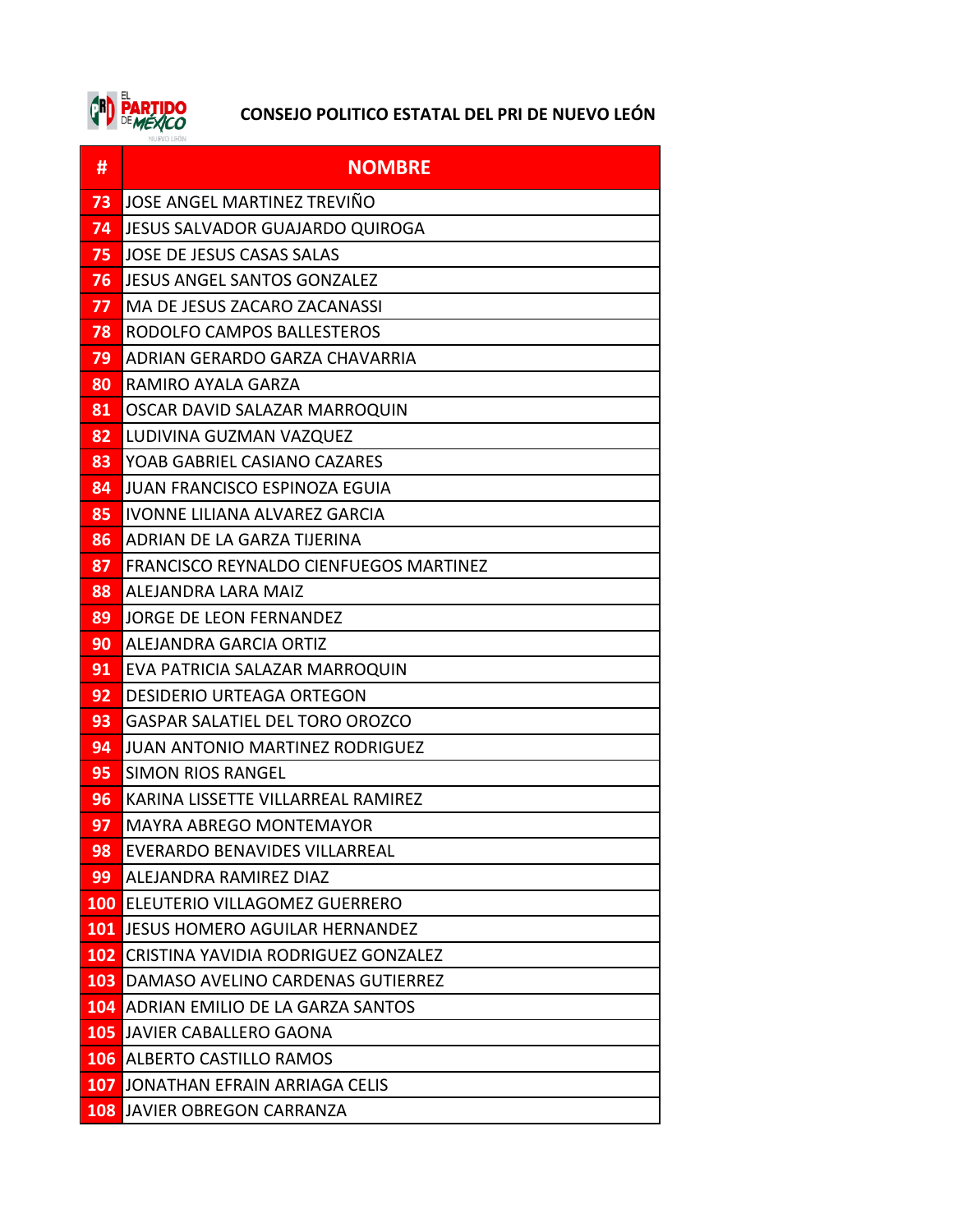

| #          | <b>NOMBRE</b>                            |
|------------|------------------------------------------|
| 109        | <b>HUMBERTO EGUIA MARTINEZ</b>           |
| <b>110</b> | JOSE RAUL SANCHEZ MORIN                  |
| 111        | <b>MARIO RUIZ LIMON</b>                  |
|            | <b>112 BLANCA LETICIA CRISPIN BLANCO</b> |
| <b>113</b> | <b>MARIANA DE LA ROSAS ESQUIVEL</b>      |
| 114        | LIDIA SERRATO ESPINOSA                   |
| 115        | LETICIA MARTINEZ MELCHOR                 |
| 116        | <b>MYRTHALA CUEVAS HERNANDEZ</b>         |
| <b>117</b> | MARIA MACRINA LIGAS GONZALEZ             |
|            | <b>118 ROSA MARIA GARDEA</b>             |
| 119        | ALFONSO RODRIGUEZ OCHOA                  |
|            | 120 ERASMO GARZA ELIZONDO                |
| 121        | <b>CARLOS RODRIGUEZ PADILLA</b>          |
| 122        | <b>DIEGO RAMIREZ SIGOÑA</b>              |
| 123        | <b>MARTHA ELIDA RUIZ SOLIS</b>           |
| 124        | <b>MARTHA ALICIA TREVIÑO SAENZ</b>       |
| 125        | MARIANA VIRGINIA PEÑA GARCIA             |
|            | <b>126 SURY VALERIA VILLEGAS TORRES</b>  |
| 127        | <b>IGNACIO ESQUIVEL LOPEZ</b>            |
| 128        | <b>CESAR MANUEL CAVAZOS GONZALEZ</b>     |
| 129        | <b>FERNANDO CASTILLO GONZALEZ</b>        |
| 130        | <b>MARIANA MORENO HERNANDEZ</b>          |
| 131        | ELIA YAJAIRA CAMARGO GUEVARA             |
| 132        | CYNDI YOHANA NIETO MORIN                 |
| 133        | MARIO ALBERTO PEÑA RODRIGUEZ             |
| 134        | JOSE ANGEL MORALES COVARRUBIAS           |
| 135        | MARIA DEL REFUGIO JIMENEZ CARRANZA       |
| <b>136</b> | <b>SYLVIA SILVA GONZALEZ</b>             |
| 137        | JUAN FRANCISCO ZURITA SANTOS             |
| 138        | <b>ALBERTO GOMEZ VILLEGAS</b>            |
| 139        | ROBERTO AMBRIZ RAMIREZ                   |
| 140        | ISANDRA RODRIGUEZ JIMENEZ                |
| 141        | <b>RUTH CYNTHIA MORALES RODRIGUEZ</b>    |
| 142        | <b>ANAYANSIN LOPEZ TORAYA ZUSUKI</b>     |
| 143        | JOSE JUAN HERNANDEZ HERNANDEZ            |
| 144        | <b>ARISTEO ARMANDO SANCHEZ VARA</b>      |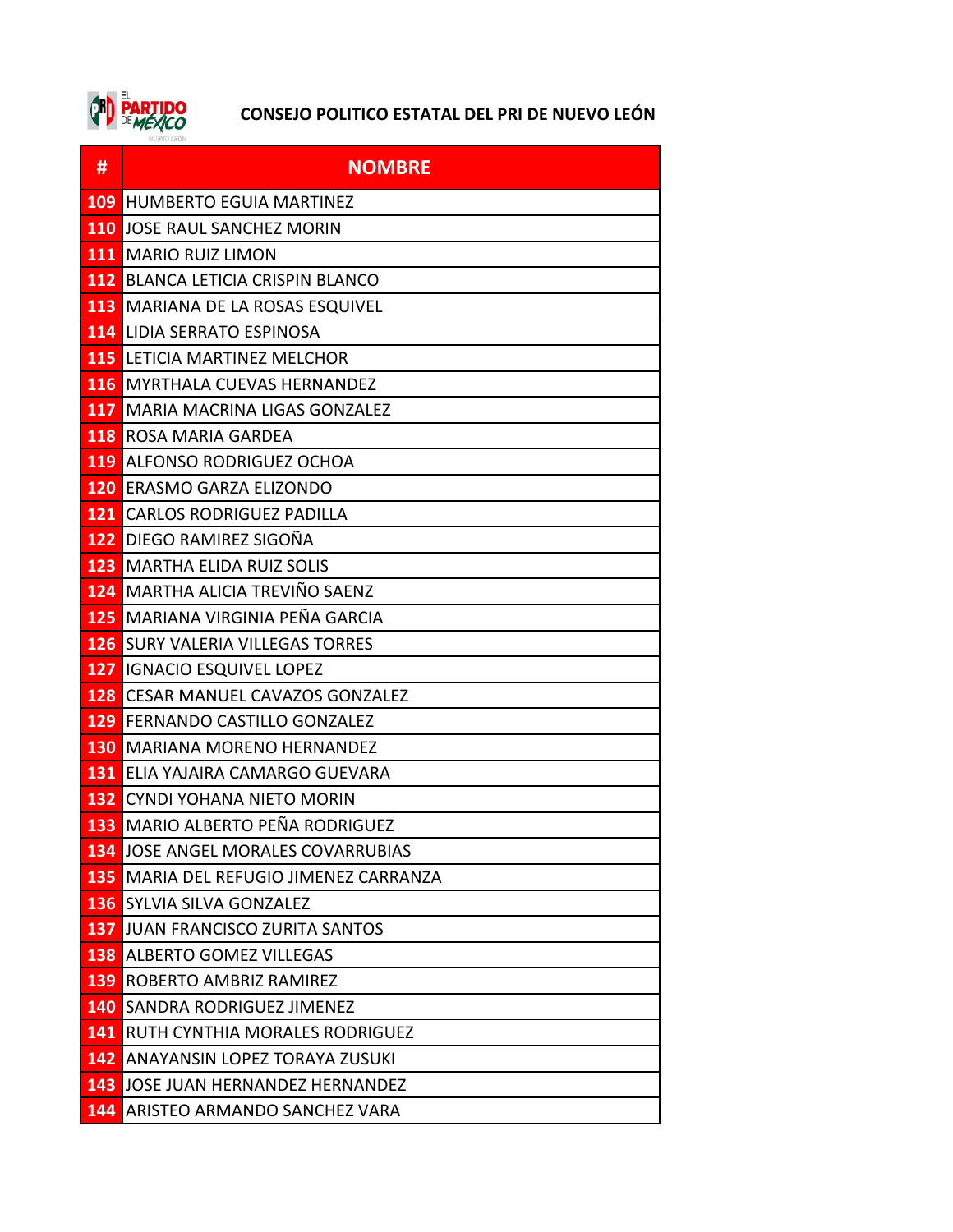

| #          | <b>NOMBRE</b>                                 |
|------------|-----------------------------------------------|
| 145        | AURORA GARCIA RODRIGUEZ                       |
|            | <b>146 ISMELDA DAVILA OVALLE</b>              |
| 147        | <b>ORLANDO FLORES JUAREZ</b>                  |
| 148        | KARINA ORTEGA OCAÑAS                          |
| 149        | LUCIA GUADALUPE GONZALEZ GARCIA               |
|            | <b>150 ANA JENIFFER BAZALDUA RODRIGUEZ</b>    |
|            | <b>151 RUTH ELIZABETH CAMARRILLO ZAMARRON</b> |
| 152        | <b>ARTURO DE JESUS TOVAR MATA</b>             |
| 153        | NATALI ALMORA SANCHEZ                         |
|            | <b>154 ROBERTO ROLANDO OLIVARES VERA</b>      |
| 155        | <b>CYNTHIA JUDITH LEOS MARTINEZ</b>           |
| 156        | JORGE ALBERTO RUIZ RODRIGUEZ                  |
| 157        | IRMA GUADALUPE VILLARREAL RODRIGUEZ           |
|            | <b>158 VIDAL DE JESUS GARZA CAVAZOS</b>       |
|            | <b>159 LORENA DE LA GARZA VENECIA</b>         |
|            | <b>160 ANA CECILIA DIAZ VILLARREAL</b>        |
| 161        | MAYRA LETICIA HERNANDEZ COLUNGA               |
| 162        | <b>GERARDO VALDES ORDOÑEZ</b>                 |
| 163        | MARIA DEL CARMEN GUTIERREZ MONTEMAYOR         |
| 164        | JENIFER GUADALUPE LUNA MENDOZA                |
| <b>165</b> | <b>AGOBERTO ENRIQUE PUENTE</b>                |
| 166        | SANDRA SALAZAR GUADIANA                       |
| 167        | ANA MARIA FERNANDEZ GONZALEZ                  |
|            | <b>168 VIANEY ESMERALDA HERRERA FLORES</b>    |
|            | <b>169 FRANCISCO HECTOR MENDOZA CORONA</b>    |
|            | <b>170 EDGARDO OCAÑAS GUTIERREZ</b>           |
| 171        | YOLANDA LETICIA ROMO BETANCOURT               |
|            | 172 SALMA YARITZA SALAZAR MARTINEZ            |
|            | <b>173 RUTH ELIZABETH LOPEZ COPADO</b>        |
|            | 174 AMILCAR AGUILAR MUÑOZ                     |
|            | 175 CARLA DANIELA CORTEZ CONSTANTINO          |
|            | 176 CARLOS HOMERO AGUILAR GONZALEZ            |
| 177        | ARTURO ALEJANDRO CANTU GONZALEZ               |
|            | <b>178 MARCELO BRANDI ELGUEZABAL</b>          |
| 179        | MARIA DE LOS ANGELES MARTINEZ GALINDO         |
|            | <b>180 ADRIAN GALVAN RODRIGUEZ</b>            |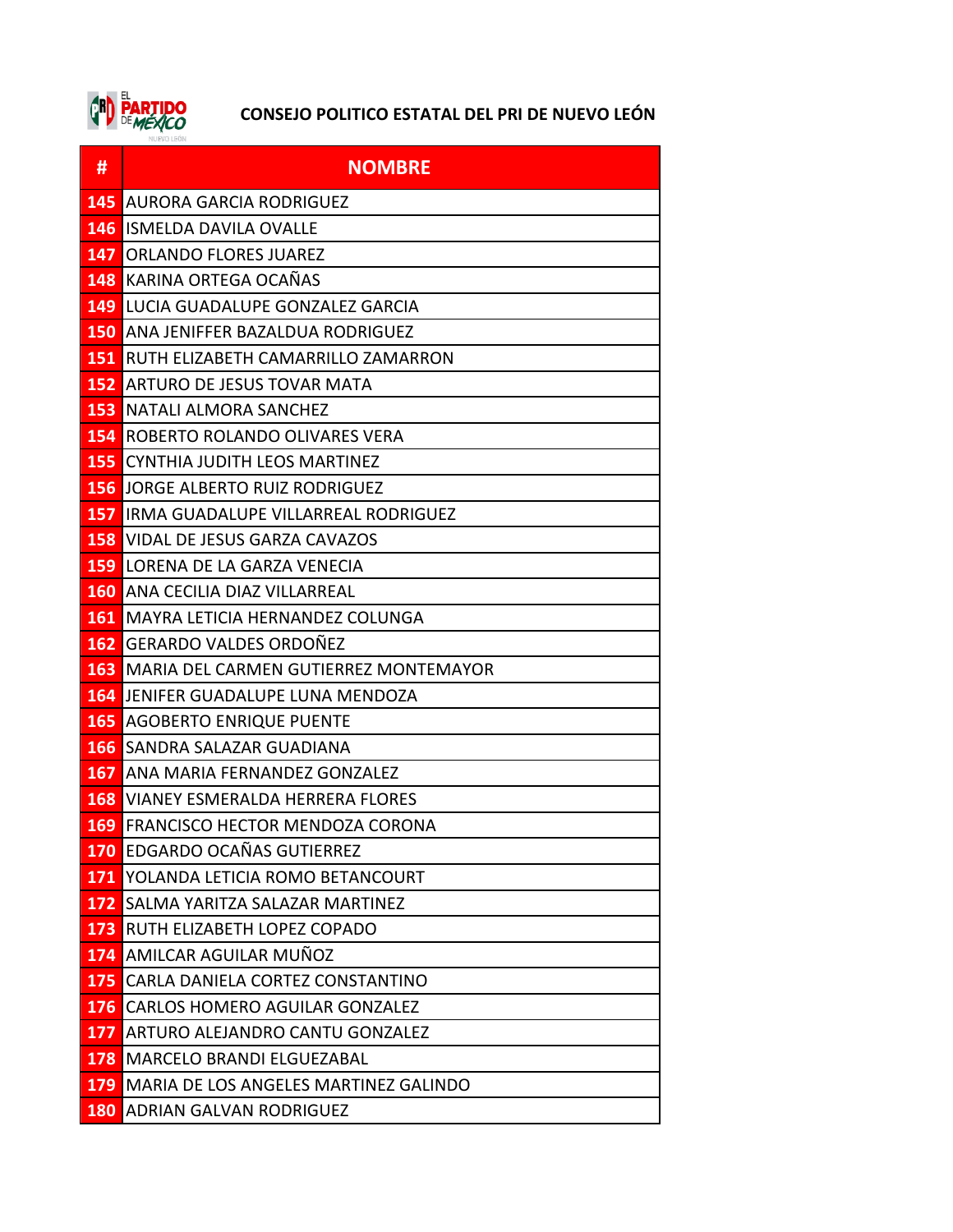

| #                | <b>NOMBRE</b>                                  |
|------------------|------------------------------------------------|
| 181              | YESICA PAOLA MEDELLIN MEDELLIN                 |
| 182              | RAFAEL ORTUÑO GONZALEZ                         |
| 183              | YESSICA YAZMIN RODRIGUEZ OBREGON               |
|                  | <b>184 JOSE LUIS CANTU</b>                     |
|                  | <b>185 GUSTAVO JAVIER SOLIS RUIZ</b>           |
|                  | <b>186 INAIROBY PACHECANO LIRA</b>             |
| 187              | IJOSE NORBERTO VENTURA MARTINEZ                |
| 188              | ANA LAURA ORTIZ MADRIGAL                       |
|                  | <b>189 JESUS ALBERTO SOTO HOLGUIN</b>          |
|                  | <b>190 AGUEDA ALE VALDES</b>                   |
|                  | <b>191 TOMAS ROBERTO MONTOYA DIAZ</b>          |
| 192              | ROSA LORENA VALDEZ MIRANDA                     |
|                  | <b>193 JOSE ISMAEL FLORES CANTU</b>            |
|                  | <b>194 ALVARO FLORES PALOMO</b>                |
|                  | <b>195 JOSE LUIS GARZA OCHOA</b>               |
|                  | <b>196 ELI ESCAMILLA REYES</b>                 |
| 197              | JOSE SALVADOR TREVIÑO FLORES                   |
|                  | <b>198 FERNANDO VILLARREAL GARZA</b>           |
|                  | <b>199 ISAIAS GARZA CHAPA</b>                  |
|                  | <b>200 MARIO ALEJANDRO GUERRA DE LA FUENTE</b> |
| 201              | <b>GUSTAVO FLORES RIOS</b>                     |
| 202              | EDUARDO MENDOZA SERNA                          |
|                  | <b>203 ISMAEL FLORES RIOS</b>                  |
| 204              | GERARDO GUERRERO GONZALEZ                      |
| 205              | ERNESTINA CAÑAMAR CANTU                        |
| 206              | <b>BLANCA ESTHELA ARMENDARIZ RODRIGUEZ</b>     |
| 207              | ELISA JUDITH URBINA GARCIA                     |
|                  | <b>208 LAURA DE LA CRUZ SUAREZ</b>             |
|                  | 209 LAURA CARMINA GUTIERREZ SAENZ              |
|                  | <b>210 IRMA MONTERO SOLIS</b>                  |
| $\overline{211}$ | ANA LILIA CORONADO ARAIZA                      |
|                  | 212 MARIA DE LA LUZ CAMPOS ALEMAN              |
|                  | <b>213 VIOLETA GONZALEZ JASSO</b>              |
|                  | 214 JACKELYNE TREVIÑO RANGEL                   |
|                  | <b>215 JAQUELINE SELENE MACIAS PUENTE</b>      |
|                  | 216 PERLA CORAL RODRIGUEZ MERCADO              |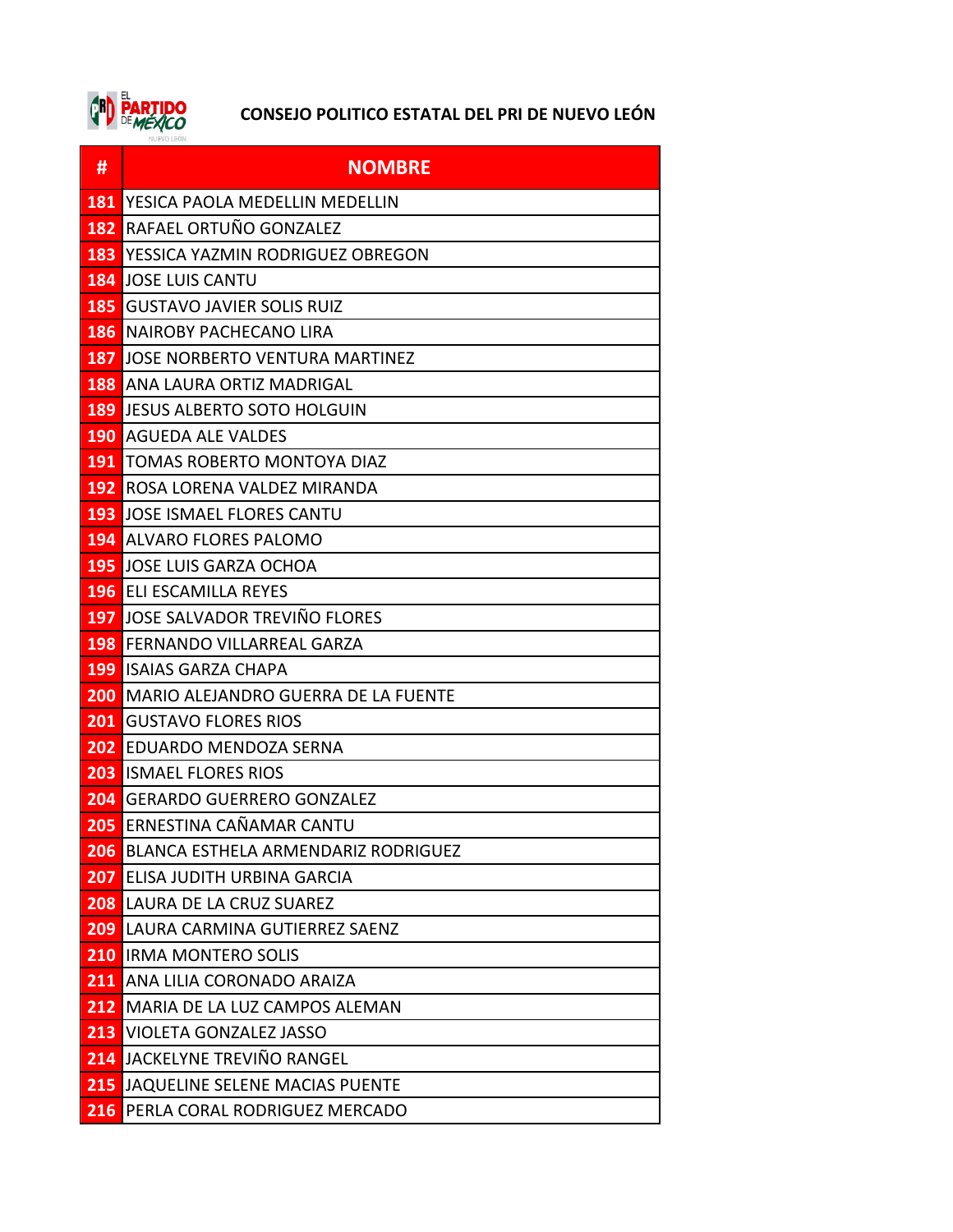

| #    | <b>NOMBRE</b>                          |
|------|----------------------------------------|
| 217  | <b>CARLOS BARONA MORALES</b>           |
| 218  | <b>RAFAEL RUIZ GARZA</b>               |
| 219  | <b>RAFAEL REYES MONTEMAYOR</b>         |
| 220  | HORACIO REYES SANTOS                   |
| 221. | <b>EDGAR ROMO GARCIA</b>               |
| 222  | <b>JUAN MANUEL CAVAZOS BALDERAS</b>    |
| 223  | <b>ILDEFONSO GUAJARDO VILLARREAL</b>   |
| 224  | JORGE MENDOZA GARZA                    |
| 225  | OMAR TORRECILLAS MIRANDA               |
| 226  | CARLOS RODRIGO GARZA LIZCANO           |
| 227  | ILUIS CARLOS FRIAS GUTIERREZ           |
| 228  | LUIS ABRAHAM VARGAS AHEDO              |
| 229  | lMARCELA GUERRA CASTILLO               |
| 230  | MARIA CRISTINA MUÑOZ RIOS              |
| 231  | <b>ROSA OFELIA CORONADO FLORES</b>     |
| 232  | JUANA AURORA CAVAZOS CAVAZOS           |
| 233  | <b>CARLOTA GUADALUPE VARGAS GARZA</b>  |
| 234  | <b>I</b> MA DE JESUS AGUIRRE MALDONADO |
| 235  | ROSALVA LLANES RIVERA                  |
| 236  | ARMIDA SERRATO FLORES                  |
| 237  | IJUANA MARIA RUIZ PEREZ                |
| 238  | CELESTE ELIZABETH PIÑA DE LA GARZA     |
| 239  | FERNANDA ESTEFANIA YARRINGTON MUÑOZ    |
| 240  | <b>ARIADNE VALERIA GARCIA SALAS</b>    |
|      | <b>241</b> ESAU GONZALEZ ARIAS         |
| 242  | JUAN ANTONIO MENDEZ BAZALDUA           |
| 243  | <b>GULMARO TRISTAN RODELA</b>          |
| 244  | <b>I</b> CASTULO GONZALEZ ACOSTA       |
| 245  | <b>FRANCISCO JAVIER JARA CURA</b>      |
| 246  | <b>JUAN ENRIQUE RODRIGUEZ CARRILLO</b> |
| 247  | JOSE HONORIO DEL TORO SANCHEZ          |
| 248  | JUAN JESUS GARCIA HERNANDEZ            |
| 249  | DOLORES MORALES LOPEZ                  |
| 250  | JOSE MIGUEL MEDELLIN AMAYA             |
| 251  | <b>NORA ELIA HERNANDEZ GALVAN</b>      |
| 252  | MARIA GUADALUPE CHAVEZ RODRIGUEZ       |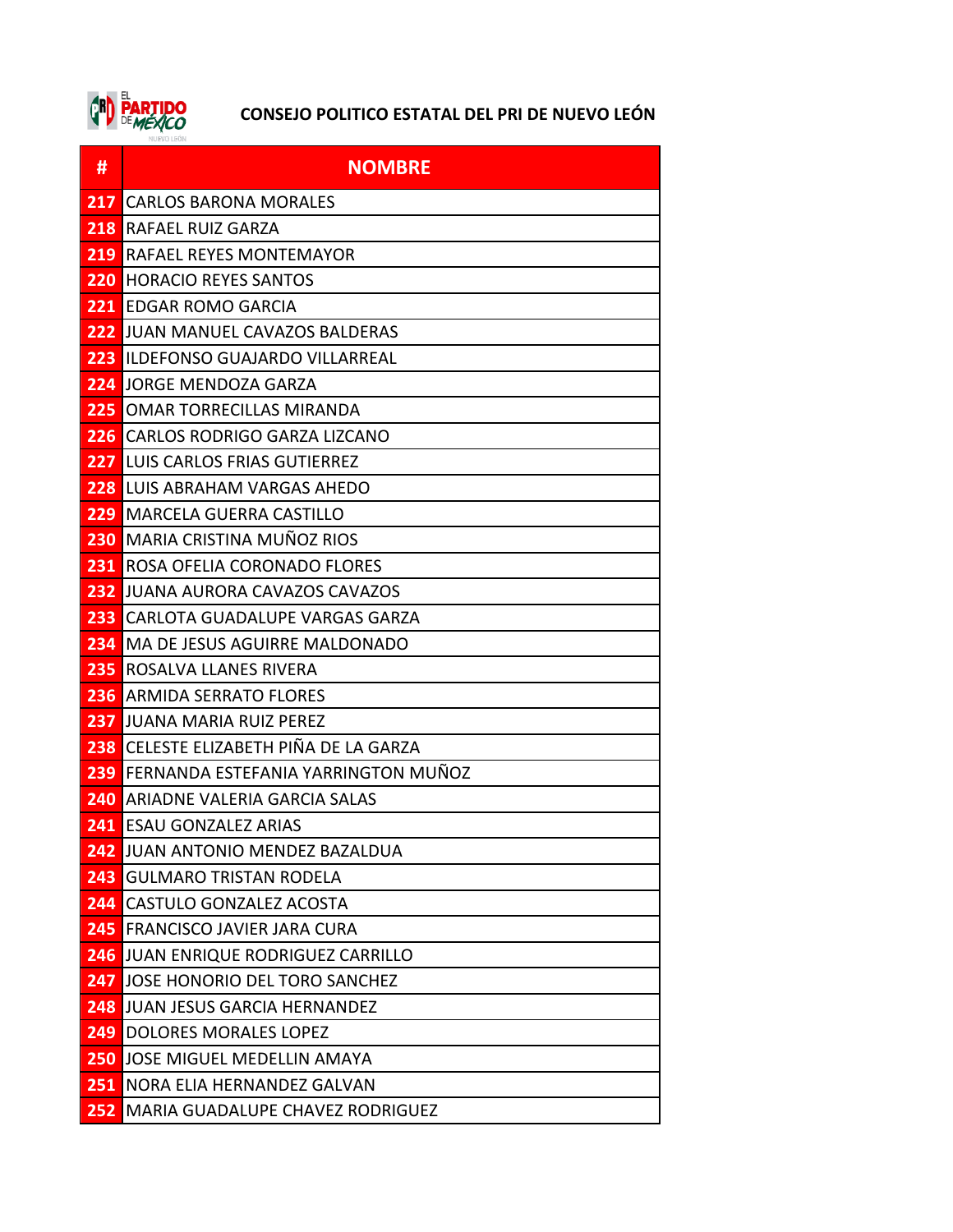

| #   | <b>NOMBRE</b>                                    |
|-----|--------------------------------------------------|
| 253 | <b>MARIA TERESA SUAREZ PALACIOS</b>              |
| 254 | <b>PERLA NEREIDA FLORES TAMEZ</b>                |
| 255 | MARIA GUADALUPE REYES CHAPA                      |
|     | 256 MARIA GUADALUPE RODRIGUEZ GALINDO            |
| 257 | DIANA DEL CARMEN PAREDES SOTO                    |
| 258 | SANJUANA LUDIVINA RODRIGUEZ VASQUEZ              |
| 259 | <b>BRENDA JAHAIRA CAMACHO IZQUIERDO</b>          |
|     | <b>260 LORENA MARIA LOPEZ SUAREZ</b>             |
|     | <b>261 MAYELA MARIA DE LOURDES QUIROGA TAMEZ</b> |
|     | 262 MARLA AZUCENA TREVIÑO CANTU                  |
| 263 | LINDA PATRICIA GARZA ROCHA                       |
| 264 | <b>I</b> MARIA DE JESUS HUERTA REA               |
|     | <b>265 MARIA ELENA CHAPA HERNANDEZ</b>           |
|     | <b>266</b> PATRICIA AGUIRRE GONZALEZ             |
| 267 | <b>MARGARITA MARYBE IBARRA MARTINEZ</b>          |
|     | <b>268 JUANA MARTINEZ RODARTE</b>                |
|     | <b>269 LIZ ANDREA VALENTINA ESTRADA GALARZA</b>  |
|     | <b>270 CINTHYA ELENA CANTU RODRIGUEZ</b>         |
|     | 271 ESBEIDI ABIGAIL GARZA FACUNDO                |
|     | 272 CESAR GARZA ARREDONDO                        |
| 273 | JORGE ALBERTO ESPRONCEDA TAMEZ                   |
| 274 | <b>MIGUEL VALENTIN CAVAZOS VILLARREAL</b>        |
|     | 275 GUILLERMO PUENTE GONZALEZ                    |
|     | 276 DAVID DE LA PEÑA MARROQUIN                   |
| 277 | RAQUEL BALLI VALDES                              |
|     | 278 CLAUDIA LIZETH HERNANDEZ MEDRANO             |
|     | <b>279 ILEANA VALERIA FLORES GARCIA</b>          |
| 280 | YOLANDA ALEJANDRA RAMIREZ SIGOÑA                 |
| 281 | YAHAIRA YANETH MONTES MALTEZ                     |
| 282 | <b>ARNOLDO RANGEL SANCHEZ</b>                    |
| 283 | LUIS ANTONIO GUAJARDO BECERRA                    |
|     | 284 JUAN EMILIO VILLARREAL TREVIÑO               |
| 285 | <b>ARMANDO LEAL RIOS</b>                         |
| 286 | ALEJANDRO ISIDORO GONZALEZ JAUREGUI              |
| 287 | NORMA DIOSEL PUENTE DOMINGUEZ                    |
| 288 | <b>VERONICA MAIZ LEAL</b>                        |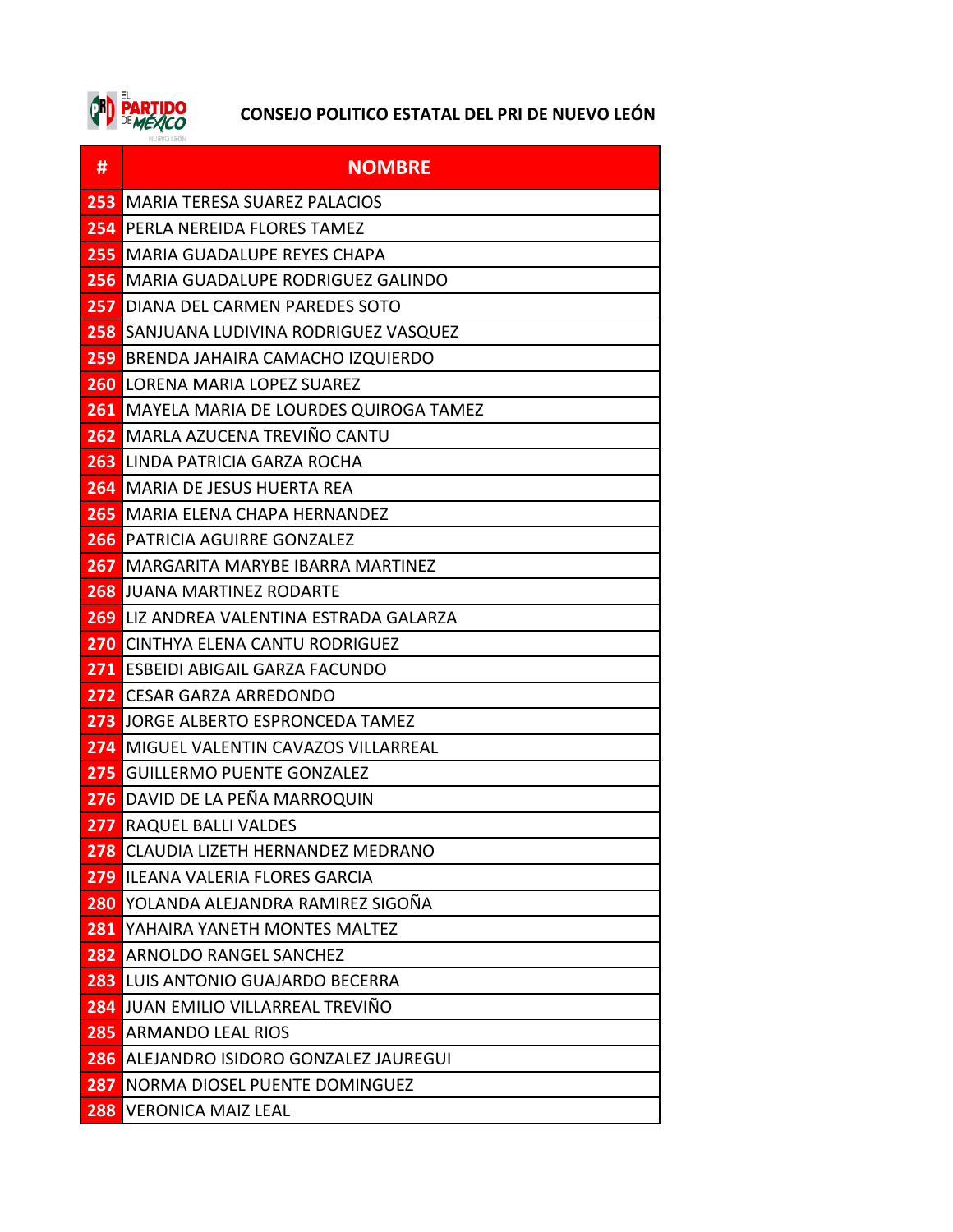

| #                | <b>NOMBRE</b>                               |
|------------------|---------------------------------------------|
| 289              | <b>MARGARITA MARTINEZ LOPEZ</b>             |
| 290              | <b>BRIANNA IÑIGUEZ LOPEZ</b>                |
| 291              | ANGELES AZENETH HERNANDEZ GUTIERREZ         |
| 292              | RUBEN ZARAZUA ROCHA                         |
| 293              | JOEL VILLARREAL MARTINEZ                    |
| 294              | KARLA CECILIA NAVARRO BAHENA                |
| 295              | AURORA MARGARITA CASTILLO CANTU             |
| 296              | LJESSICA ELIZABETH MATA CANO                |
| 297              | RENE SANCHEZ ROSALES                        |
|                  | <b>298</b> IRMA YOLANDA MORALES GARZA       |
| 299              | <b>JUAN JOSE SOTELO COLUNGA</b>             |
|                  | <b>300 JOSE TORRES DURON</b>                |
| 301              | <b>FELIX CESAR SALINAS MORALES</b>          |
| 302 <sub>1</sub> | OSCAR ALEJANDRO FLORES TREVIÑO              |
| <b>303</b>       | RODOLFO AMBRIZ DIAZ                         |
|                  | <b>304 IGNACIO CARRERA ESTRADA</b>          |
| 305              | <b>GERARDO GUERRERO ADAME</b>               |
| 306              | RICARDO BELTRAN GUAJARDO                    |
| 307              | JOSE LUIS REYES CASTILLO                    |
| 308              | JOSE GUADALUPE GUAJARDO CORTES              |
| <b>309</b>       | <b>SANTOS LEONARDO IBARRA BURNES</b>        |
| <b>310</b>       | <b>HERIBERTO GARZA BLANCO</b>               |
| 311              | VICTOR MOLINA ROSALES                       |
|                  | <b>312</b> JESUS MENDOZA DE LEON            |
|                  | <b>313 JOSE ANGEL DE LEON RUBIO</b>         |
|                  | <b>314</b> ARTURO GONZALEZ CAVAZOS          |
| 315              | <b>HERIBERTO CANO MARCHAN</b>               |
| 316              | REYMUNDO DE LOS REYES ALEMAN                |
| 317              | NEPTALI LOPEZ GONZALEZ                      |
|                  | <b>318 JESUS MEDINA VAZQUEZ</b>             |
| 319              | <b>MANUEL GUERRERO GONZALEZ</b>             |
|                  | <b>320 FRANCISCO JAVIER MIRANDA HERMIDA</b> |
|                  | <b>321 HECTOR HUGO RODRIGUEZ ROBLEDO</b>    |
|                  | <b>322 JORGE ADRIAN CORTES RODRIGUEZ</b>    |
| 323              | KENNETH ALEXIS HERNANDEZ ARREDONDO          |
| 324              | JONATAN MISAEL JUANGORENA HERNANDEZ         |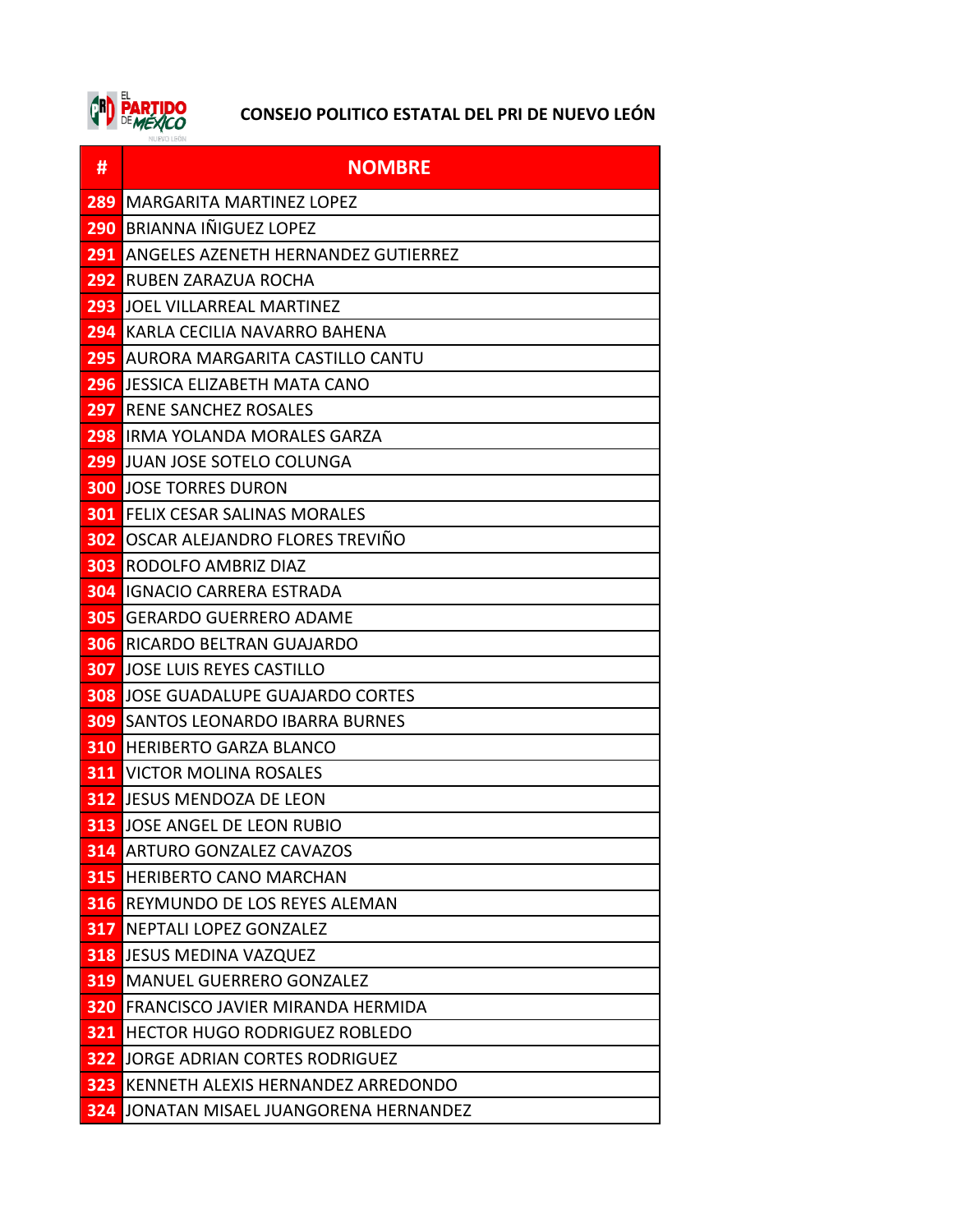

| #          | <b>NOMBRE</b>                               |
|------------|---------------------------------------------|
| 325        | DAVID ELIAS DE LOS SANTOS HERNANDEZ         |
| 326        | <b>FERNANDO ESQUIVEL SANTOS</b>             |
| 327        | JULIO CESAR SANCHEZ FERNANDEZ               |
| <b>328</b> | BRENDA GUADALUPE BERBER MENDOZA             |
| 329        | ROSALINDA BERLANGA RODRIGUEZ                |
|            | <b>330 IRMA LORENA CAVAZOS JAUREGUI</b>     |
| 331        | BERTHA ALICIA TOVAR GARCIA                  |
| 332        | DINORA LILIAN HERNANDEZ ACOSTA              |
|            | <b>333 MA DEL ROSARIO MARTINEZ MARTINEZ</b> |
|            | <b>334 ROSALINDA RODRIGUEZ QUIROZ</b>       |
| 335        | <b>SUSANA PUENTES AVALOS</b>                |
| 336        | NORA ANGELICA NUNCIO ELIZONDO               |
| 337        | <b>MICAELA SERRATO PUENTE</b>               |
|            | <b>338 LAURA ARGELIA TRUJILLO RABAGO</b>    |
| <b>339</b> | MAYRA ALEJANDRA PESSINA ZARAZUA             |
| <b>340</b> | <b>ADELA MATA CORONADO</b>                  |
| 341        | ENEDELIA GONZALEZ PEDROZA                   |
|            | <b>342 REBECA ALEJANDRA ALVARADO DAVILA</b> |
| 343        | MARIANA DE JESUS GUADALUPE LOPEZ MARQUEZ    |
| 344        | ALEXIS JOLET RODRIGUEZ BERMUDEZ             |
| 345        | EDNA MAYELA SILVA ALEMAN                    |
| <b>346</b> | DIANA BERENICE VILLANUEVA BRIBIESCA         |
| 347        | <b>WENDY ARACELY LEAL ALANIS</b>            |
| 348        | SAMHANTA LISSETTE GARZA ARIZPE              |
| 349        | SONIA GABRIELA LOPEZ MARQUEZ                |
|            | <b>350 JOVANA LIZBETH SILVA ESCAMILLA</b>   |
|            | <b>351 LESLY AZENET MOLINA RIOS</b>         |
| 352        | ANA KAREN FLORES ROJAS                      |
| 353        | PAOLA YANETT HUERTA OCHOA                   |
| 354        | MARIANA ELIZABETH SAUCEDO HERNANDEZ         |
| 355        | JUAN HUMBERTO CRUZ TREVIÑO                  |
| 356        | <b>EPIGMENIO GARZA RODRIGUEZ</b>            |
| 357        | <b>JUAN ANTONIO NAVARRO AMAYA</b>           |
| 358        | DONATO SALDIVAR RODRIGUEZ                   |
| 359        | ROGELIO CERDA PEREZ                         |
|            | <b>360 JORGE CANTU VALDERRAMA</b>           |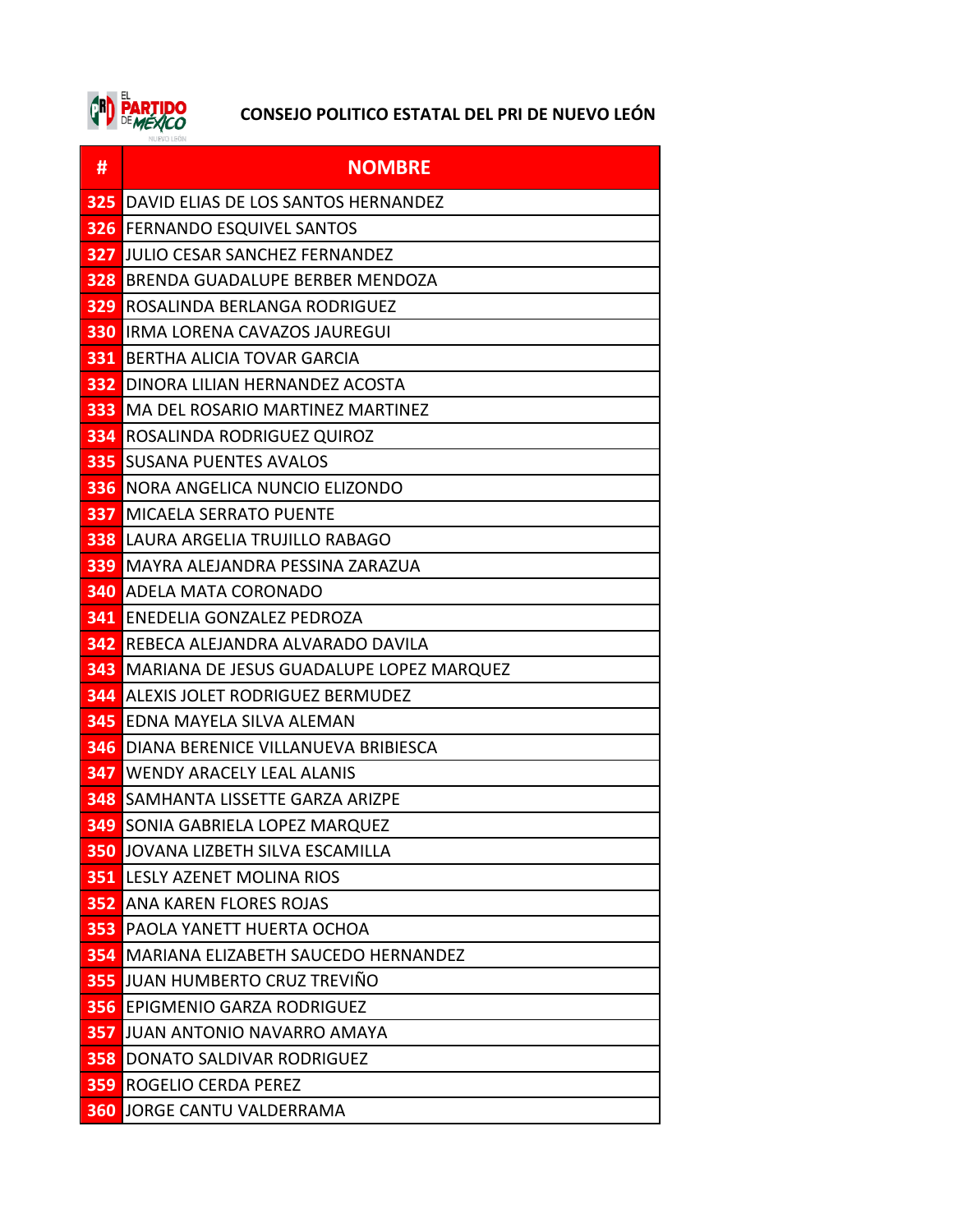

| #   | <b>NOMBRE</b>                                |
|-----|----------------------------------------------|
| 361 | JONATHAN TORRECILLAS GUERRA                  |
| 362 | JOSE DE JESUS ARIAS RODRIGUEZ                |
| 363 | <b>FELIPE ANGEL GONZALEZ ALANIZ</b>          |
| 364 | RAYMUNDO FLORES ELIZONDO                     |
| 365 | <b>FRANCISCO JAVIER GUTIERREZ VILLARREAL</b> |
| 366 | GUSTAVO FERNANDO CABALLERO CAMARGO           |
| 367 | IMARIO ALBERTO GARZA VILLARREAL              |
| 368 | <b>OLIVERIO TIJERINA SEPULVEDA</b>           |
| 369 | <b>FELIPE ENRIQUEZ HERNANDEZ</b>             |
|     | <b>370 CARLOS HUMBERTO GONZALEZ GARCIA</b>   |
| 371 | JUAN MANUEL CAVAZOS URIBE                    |
| 372 | <b>CESAR LUCIO CORONADO HINOJOSA</b>         |
| 373 | BENITO CABALLERO GARZA                       |
| 374 | LUIS CARLOS TREVIÑO BERCHELMANN              |
| 375 | ABAD SMER PEDRAZA                            |
| 376 | SAMUEL ANDRES IBARRA GONZALEZ                |
| 377 | <b>CARLOS MANUEL FLORES VALERIO</b>          |
|     | <b>378 LUIS ALBERTO ZERTUCHE ROSAS</b>       |
| 379 | ROBERTO CASTILLO SAUCEDA                     |
| 380 | JUAN ANGEL ORTIZ TRISTAN                     |
| 381 | <b>ERIK MICHAEL ADRIANO ACOSTA</b>           |
| 382 | FRANCISCO HECTOR TREVIÑO CANTU               |
| 383 | NOE ALEJANDRO GONZALEZ LOZANO                |
| 384 | <b>MARIA ILDA RODRIGUEZ TIJERINA</b>         |
| 385 | LUZ ADRIANA SORIANO CORRAL                   |
| 386 | MIREYA GUADALUPE GUERRERO MENA               |
| 387 | LOURDES MARCELA DE LUNA GONZALEZ             |
| 388 | <b>MA OLIVIA GONZALEZ JASSO</b>              |
| 389 | <b>MAYELA TREVIÑO MORALES</b>                |
| 390 | <b>BLANCA NELLY GARCIA PEREZ</b>             |
| 391 | ALHINNA BERENICE VARGAS GARCIA               |
| 392 | ERIKA COMPEAN LEDEZMA                        |
| 393 | <b>IVONNE ABIGAIL OLMEDA CORONADO</b>        |
| 394 | TANIA IVETTE ESPINOZA DE LA CRUZ             |
| 395 | JULIANA ORNELAS NAVA                         |
| 396 | <b>BRENDA GUADALUPE CASTILLO RANGEL</b>      |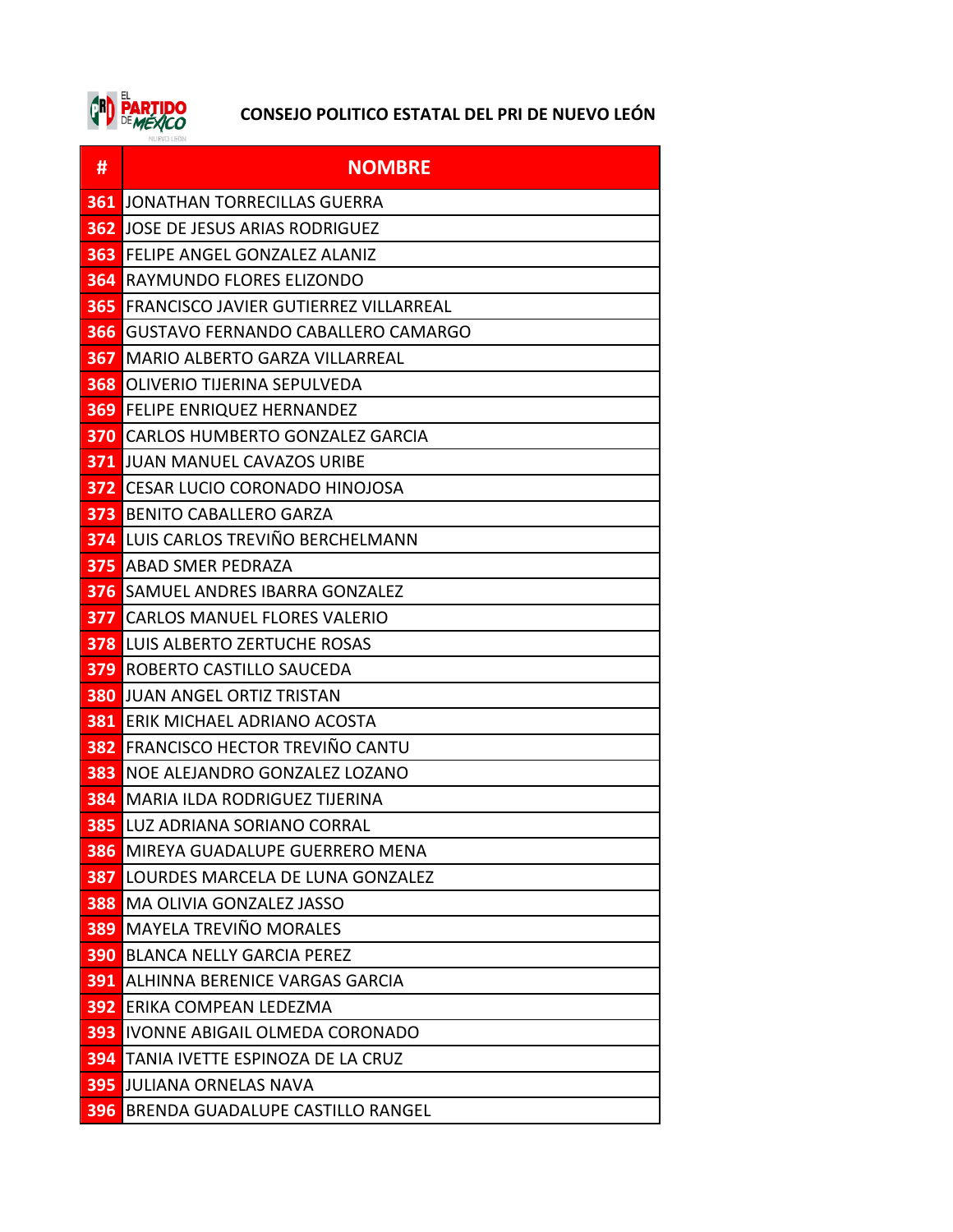

| #   | <b>NOMBRE</b>                           |
|-----|-----------------------------------------|
| 397 | DANIELA LUCIA LOZANO TAMEZ              |
| 398 | <b>SELENE REYES MONJARAS</b>            |
| 399 | <b>MARELY CANO VAZQUEZ</b>              |
| 400 | NANCY ABIGAIL PIÑA GARCIA               |
|     | <b>401   MARIA JOSE PEREZ FRIAS</b>     |
| 402 | ALONDRA YULISSA DE LA CRUZ VILLA        |
| 403 | ANA MARIELA VILLANUEVA AGUIRRE          |
| 404 | OLGA BERENICE CASTILLO MEDINA           |
| 405 | ALMA SOFIA DEL CASTILLO VAZQUEZ         |
| 406 | <b>JESSICA JUDITH VARGAS RUIZ</b>       |
| 407 | BIRZABIT ARELI JUAREZ DE LA ROSA        |
| 408 | SILVIA PATRICIA HERNANDEZ GARZA         |
|     | 409 ILEANA DANITZIA MORENO MORENO       |
|     | 410 KARLA MARIANA NARRO REYES           |
|     | 411 JOSE CRUZ VAZQUEZ GONZALEZ          |
|     | 412 OSCAR FLORES ZUÑIGA                 |
|     | <b>413 TOMAS ACOSTA RAMIREZ</b>         |
|     | 414 ARNOLDO CARREON RODRIGUEZ           |
| 415 | <b>JOSE OMAR MIRELES BRIONES</b>        |
| 416 | <b>GERARDO CONRADO SANCHEZ DE LUNA</b>  |
| 417 | EDUYN DE JESUS MEDINA TORRES            |
|     | <b>418 IRINEO CORTES ALDAPE</b>         |
|     | 419 JOSE LUIS MUÑIZ ALVAREZ             |
|     | 420 JOSE NAZARIO PINEDA OSORIO          |
|     | 421 JORGE LUIS VILLARREAL GARZA         |
|     | <b>422 JUAN PAREDES GLORIA</b>          |
| 423 | JULIO CESAR VARGAS SALINAS              |
|     | 424 RAUL RAMIREZ CERDA                  |
|     | <b>425 MARIO FABIAN OBREGO ESQUIVEL</b> |
| 426 | <b>FRANCISCO JAVIER JARA MATA</b>       |
| 427 | ROBERTO JAVIER GONZALEZ POUDA           |
|     | 428 CESAR GERARDO LOERA ARIAS           |
| 429 | MARIA DEL CARMEN SOTO AGUILAR           |
| 430 | <b>VERONICA MALDONADO SALAZAR</b>       |
| 431 | <b>MARIA INES GAYTAN CAMPOS</b>         |
| 432 | ALEJANDRA VELAZQUEZ GAMEZ               |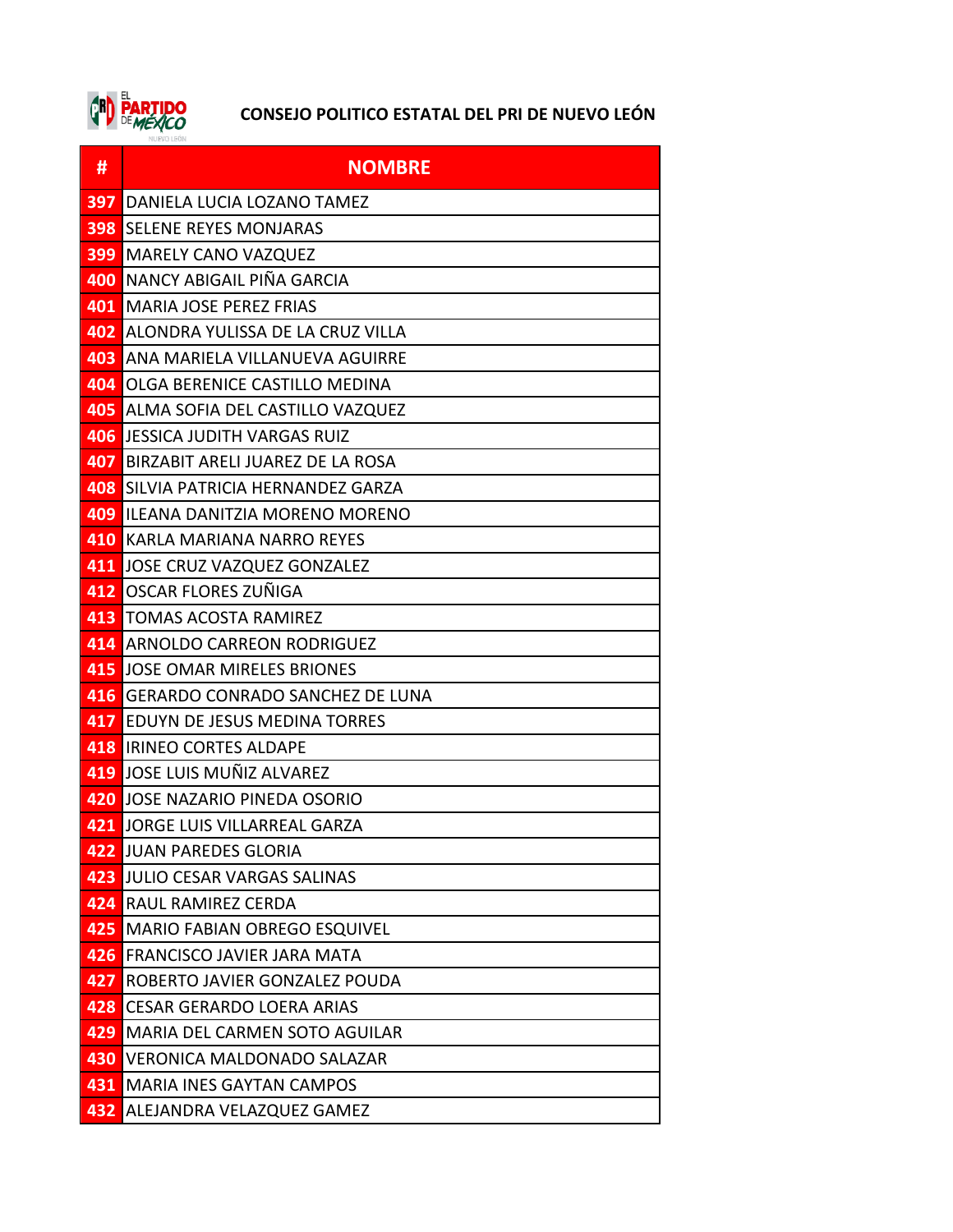

| #   | <b>NOMBRE</b>                              |
|-----|--------------------------------------------|
| 433 | SANDRA ELENA ORTIZ CORTEZ                  |
| 434 | MARIA IDALIA MARROQUIN GARZA               |
| 435 | ANA SILVIA CALTZONCIN PEREZ                |
| 436 | ROSAURA GUTIERREZ DUARTE                   |
| 437 | <b>MARIA ELENA MONTALVO GALVAN</b>         |
|     | <b>438 IRMA ARACELY PEREZ GARZA</b>        |
| 439 | <b>ELIDA ROBLES RODRIGUEZ</b>              |
|     | <b>440 BELEN GARCIA BARRIOS</b>            |
|     | 441 IMELDA IZQUIERDO GAMBOA                |
|     | 442 MIRNA GUADALUPE HERNANDEZ GALVAN       |
| 443 | ANA KAREN VILLARREAL MORUA                 |
| 444 | <b>AIDE RODRIGUEZ FLORES</b>               |
|     | 445 IRMA YAJAIRA SANCHEZ ALVAREZ           |
|     | <b>446 TANIA ELIZABETH MALTOS TORRES</b>   |
|     | 447 LILIANA TIJERINA CANTU                 |
|     | 448 MARIA DEL ROBLE GRAJALES FLORES        |
| 449 | ARLINA MARROQUIN SANCHEZ                   |
| 450 | IMARIA THALINA ALMARAZ GONZALEZ            |
| 451 | ALICIA MARGARITA HERNANDEZ OLIVARES        |
| 452 | <b>GUADALUPE ELIZONDO PERALES</b>          |
| 453 | KARLA JOSEFINA VALDEZ ESPARZA              |
| 454 | MARIA DE LA SOLEDAD TAHA CARDENAS          |
|     | <b>455 SANDRA DENISSE TREVIÑO CAVAZOS</b>  |
| 456 | <b>CHRISTIAN GUADALUPE PEREZ RODRIGUEZ</b> |
| 457 | MONICA AIDE GARCIA GARCIA                  |
|     | 458 FRANCISCO XAVIER DAVILA LEYVA          |
| 459 | JOSE ANGEL ALVARADO DEL TORO               |
| 460 | LUIS FELIPE LOPEZ ETIENNE                  |
| 461 | <b>CHRISTIAN JAIR ABREU ALMAZAN</b>        |
| 462 | EMILIO ADRIAN DE LA GARZA BERLANGA         |
| 463 | MAGALY ABIGAIL LOZANO HERNANDEZ            |
|     | 464 ANA LUCIA ESPRONCEDA TAMEZ             |
| 465 | <b>VIOLETA REYES MARTINEZ</b>              |
| 466 | <b>MELIZZA NAJERA CORTES</b>               |
| 467 | <b>JOANA YAZMIN MONTES CARRILLO</b>        |
|     | 468 FRANCISCO JAVIER ESCAREÑO FLORES       |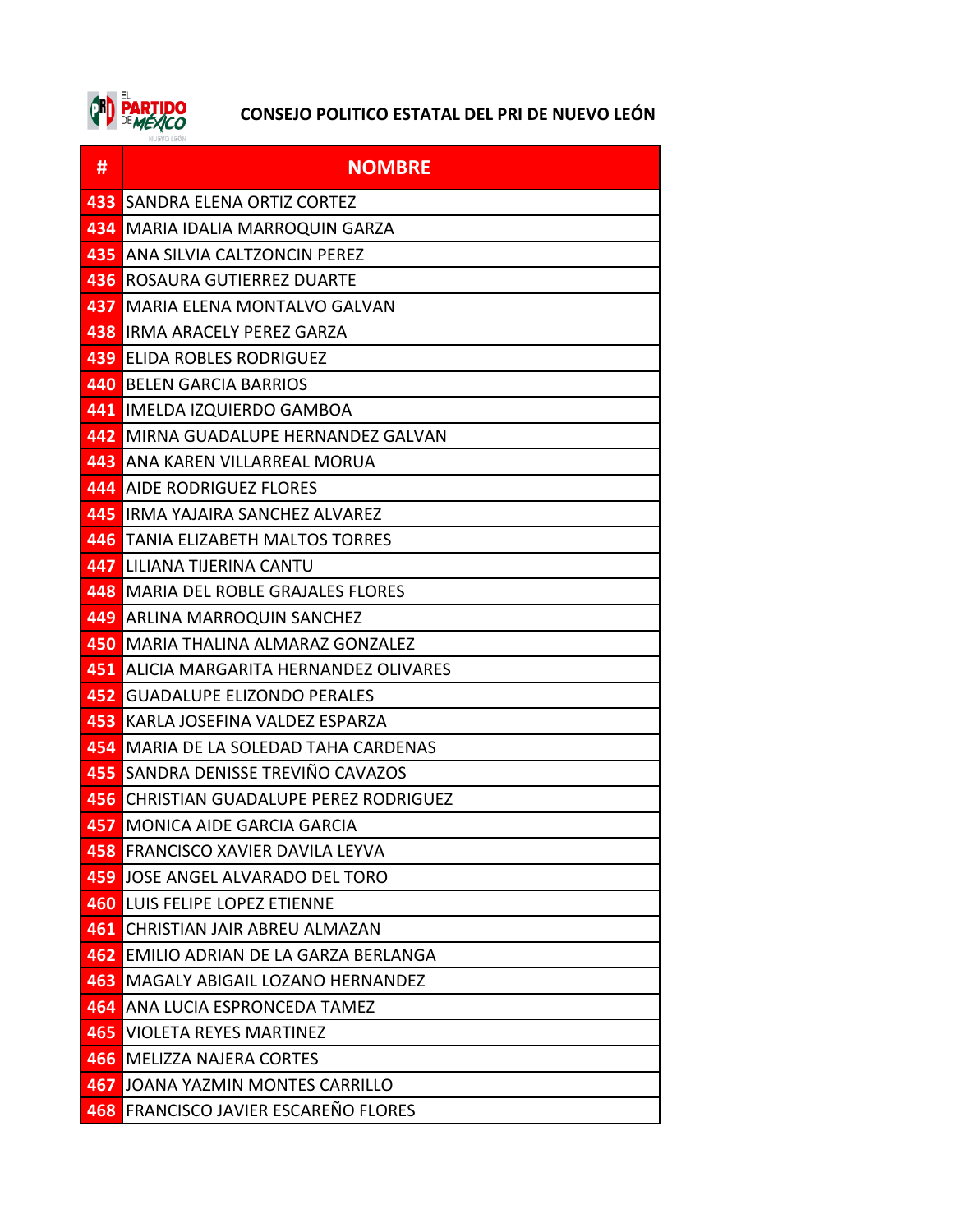

| #   | <b>NOMBRE</b>                         |
|-----|---------------------------------------|
| 469 | RAUL CASAS CANTU                      |
| 470 | <b>FILIBERTO GALVAN RODRIGUEZ</b>     |
| 471 | <b>CARLOS GARCIA CANTU</b>            |
| 472 | ARNALDO EMMANUEL HERNANDEZ ARELLANO   |
| 473 | LETICIA GARZA MEZA                    |
| 474 | RUTH MONTEMAYOR RODRIGUEZ             |
| 475 | <b>MA TERESA ALANIS SANCHEZ</b>       |
| 476 | MA DEL CARMEN HERNANDEZ MARTINEZ      |
| 477 | <b>ADRIANA SAENZ MORALES</b>          |
| 478 | SANTIAGO RAFAEL CANDANOSA GARCIA      |
| 479 | JOSE EMETERIO ARIZPE TELLES           |
| 480 | <b>JORGE RIVAS GALINDO</b>            |
| 481 | ARTURO EMILIO MALFITANO HERNANDEZ     |
| 482 | JORGE ALBERTO SALINAS ZARAZUA         |
| 483 | YOLANDA MINERVA GARCIA TREVIÑO        |
| 484 | <b>MARIA ATALA MARTINEZ CARDENAS</b>  |
| 485 | ELISA ESTRADA TREVIÑO                 |
| 486 | ANGELICA DE LA CRUZ MARTINEZ          |
| 487 | <b>ALEJANDRA FLORES GUTIERREZ</b>     |
| 488 | <b>MAX RENDON VILLARREAL</b>          |
| 489 | JUAN JOSE AGUILAR GARNICA             |
| 490 | <b>ALBERTO MARTELL GALVAN</b>         |
| 491 | PEDRO CARMELO ARREDONDO MERAS         |
| 492 | <b>MARIO ALBERTO RODRIGUEZ PLATAS</b> |
| 493 | JESUS JOSHUA GONZALEZ CAVAZOS         |
| 494 | <b>MARIO ADRIAN BERLANGA CANTU</b>    |
| 495 | DIANA VICTORIA DELGADO GARZA          |
| 496 | <b>MONTSERRAT NORIEGA GARZA</b>       |
| 497 | ANABEL VILLALOBOS AYALA               |
| 498 | LILIA SANCHEZ RODRIGUEZ               |
| 499 | DANIELA STEPHANY SOSA CEPEDA          |
| 500 | PAMELA CABALLERO SALAZAR              |
| 501 | IJORGE ARMANDO SEGOVIANO PEREZ        |
| 502 | JUAN FRANCISCO RIVERA BEDOYA          |
| 503 | SALVADOR TADEO GARCIA ELIZONDO        |
| 504 | <b>OSCAR CANTU GARZA</b>              |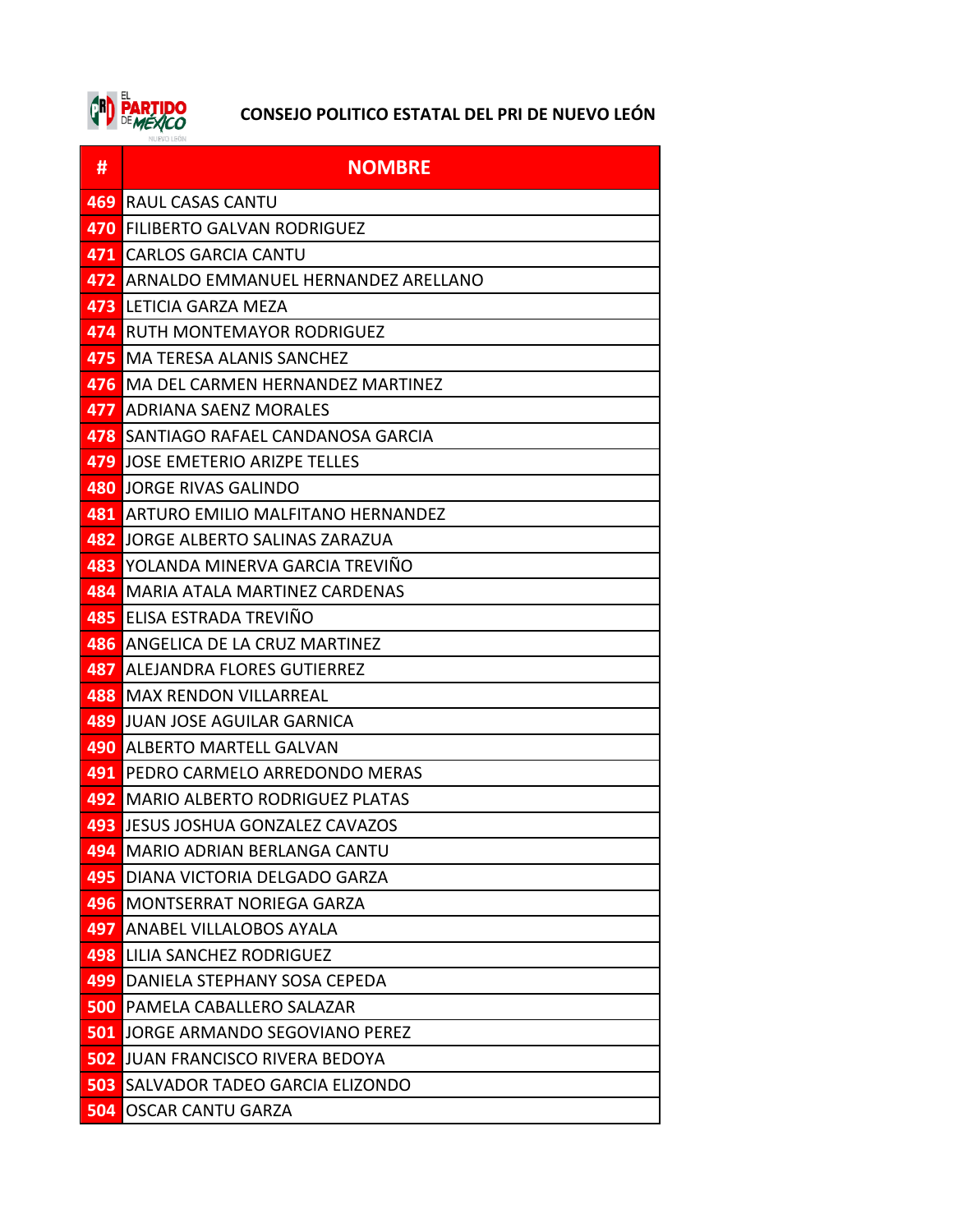

| #          | <b>NOMBRE</b>                                |
|------------|----------------------------------------------|
| 505        | JUAN ANGEL HUERTA ROMERO                     |
| 506        | JORGE ALEJANDRO ALVARADO MARTINEZ            |
| 507        | MARIA TERESA GARCIA AYALA                    |
| <b>508</b> | BERTHA ALICIA GARZA ELIZONDO                 |
| <b>509</b> | SARA MARCELA CABELLO CAVAZOS                 |
| 510        | THANIA CECILIA RIVERA REYES                  |
| 511        | ZOILA GUADALUPE BARRON HERNANDEZ             |
|            | <b>512</b> TANIA ESCAMILLA FLORES            |
| 513        | LIZETH VICTORIA GARCIA DE LA ROSA            |
| 514        | HECTOR HUMBERTO GUTIERREZ DE LA GARZA        |
| 515        | <b>ENRIQUE FRIAS PEREYRA</b>                 |
| <b>516</b> | LUIS FERNANDO DOMINGUEZ MARTIN DEL CAMPO     |
| 517        | PABLO CESAR GONZALEZ GARCIA                  |
| 518        | ISRAEL CHRISTIAN MATA NAVA                   |
| 519        | <b>GUILLERMO ALEMAN CASAS</b>                |
| <b>520</b> | LUDIVINA RODRIGUEZ DE LA GARZA               |
| 521        | BRENDA CAROLINA RODRIGUEZ SALAZAR            |
| <b>522</b> | EVA LIDIA CHAVEZ GARCIA                      |
| 523        | <b>MARTHA ARGELIA GUADALUPE TELLO ROBLES</b> |
| 524        | ADRIANA URANGA GARZA                         |
| 525        | <b>MELISSA SANCHEZ MARTINEZ</b>              |
| <b>526</b> | LUCERO PATRICIA LIMON MARTINEZ               |
| 527        | GUILLERMO ELIAS ESTRADA GARZA                |
| 528        | <b>FELIX CORONADO HERNANDEZ</b>              |
| 529        | RAUL CARLOS VALLE REYES                      |
|            | <b>530 ISAIAS VAZQUEZ MENDOZA</b>            |
| 531        | <b>MARTIN CORONADO OROZCO</b>                |
| 532        | OSCAR JAVIER COLLAZO GARZA                   |
| 533        | <b>AGUSTIN SERNA DE LEON</b>                 |
| 534        | FERNANDO CASTILLO GONZALEZ                   |
| 535        | LUIS DONALDO CORONADO CHAVEZ                 |
| 536        | MARIA DE LOURDES FUENTES GOMEZ               |
| 537        | THELMA MIREYA MATAMOROS ORTEGA               |
| 538        | VICENTA ACOSTA ALVIAR                        |
| <b>539</b> | EVA ARACELI SALDAÑA CHAVEZ                   |
| 540        | MARTHA SILVIA LOPEZ LIMAS                    |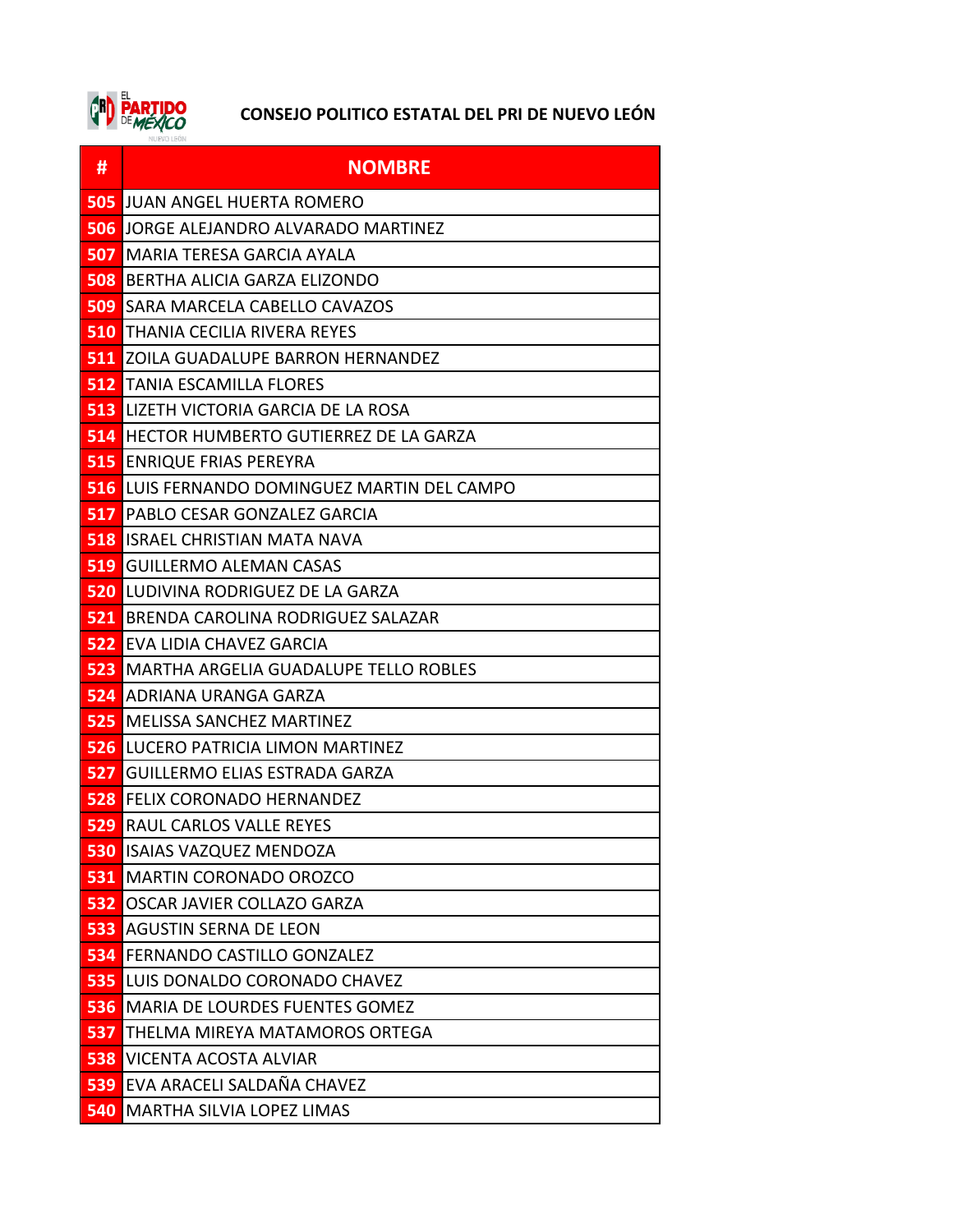

| #          | <b>NOMBRE</b>                                |
|------------|----------------------------------------------|
| 541        | <b>DEVANY ONTIVEROS AGUILAR</b>              |
| 542        | MAGDA LIZETH RANGEL MURGA                    |
| 543        | CESAR ALBERTO SERNA DE LEON                  |
| 544        | <b>RAMIRO JESUS VARGAS LUGO</b>              |
| 545        | IERENOLDO GONZALEZ RIVERA                    |
| 546        | IJUAN MARCELINO MIGUEL BRIONES MOLINA        |
| 547        | JORGE OCTAVIO ROMERO TOLEDO                  |
|            | <b>548 ANGELICA MARIA ESCOBEDO GARCIA</b>    |
| 549        | MARIA MARGARITA ANDRADE GRIMALDO             |
| 550        | <b>MONICA SERNA MIRANDA</b>                  |
| 551        | <b>OSVALDO SERNA SERVIN</b>                  |
|            | <b>552 JOSE BENITO REYES</b>                 |
| 553        | ROSALVA MARTINEZ HERNANDEZ                   |
| 554        | IMELISSA ALEXANDRA CABALLERO OLIVARES        |
| 555        | IJAIME RODRIGUEZ PERALES                     |
| 556        | <b>NORBERTO GARCIA SALAS</b>                 |
| 557        | MARIA OLGA TORRES DE LA ROSA                 |
|            | 558 ADOLFO JOSE TREVIÑO GARZA                |
| 559        | ROSA ELIA MORALES TIJERINA                   |
| 560        | LAMBERTO SANCHEZ RODRIGUEZ                   |
| 561.       | LILIANA TERESA MURAIRA ROMERO                |
| <b>562</b> | MARIA JOSE ESPINOSA RODRIGUEZ                |
| 563        | ANALY GARCIA ALEJANDRO                       |
| 564        | ILAURA PERLA CORDOVA RODRIGUEZ               |
| 565        | <b>ENRIQUETA MONCAYO DE LEON</b>             |
|            | <b>566 NANCY ESTHER VILLARREAL CARDENAS</b>  |
| 567        | ROCIO JAZMIN ARRIAGA PEREZ                   |
| 568        | MARLENE SEOMARA DE LA ROSA GARCIA            |
| 569        | <b>BLANCA PAOLA CONTRERAS TORRES</b>         |
|            | <b>570 ELIZABETH MARTINEZ GASPAR</b>         |
|            | 571 MARIA FERNANDA PLANCARTE MEDINA          |
|            | 572 GABRIEL AYALA SALAZAR                    |
| 573        | <b>EDGAR FEDERICO GUERRERO MARTINEZ</b>      |
| 574        | RAFAEL EDUARDO RAMOS DE LA GARZA             |
| 575        | ALEXANDRO GONZALEZ CANTU                     |
|            | <b>576 FEDERICO EUGENIO VARGAS RODRIGUEZ</b> |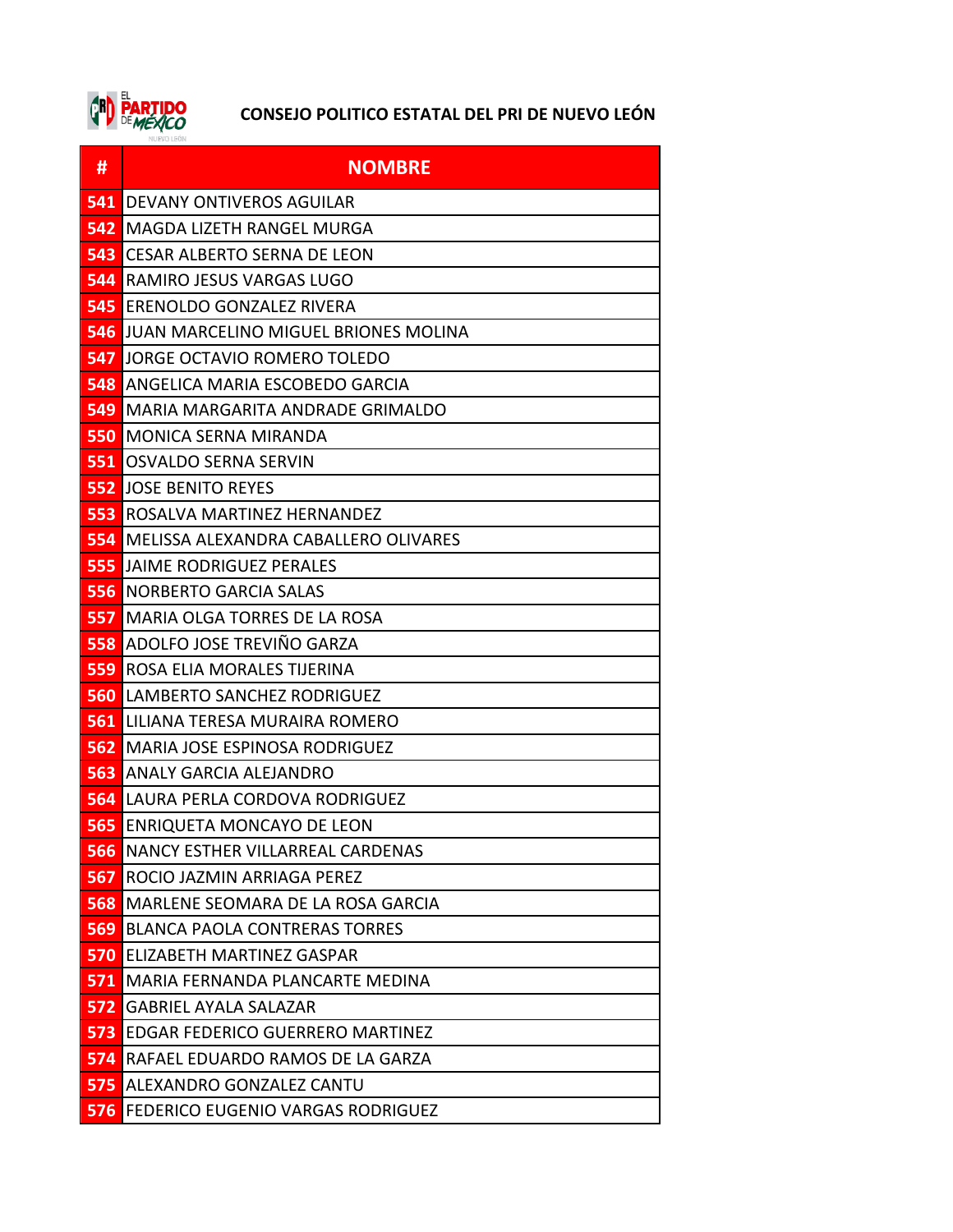

| #          | <b>NOMBRE</b>                              |
|------------|--------------------------------------------|
| 577        | MAURICIO SALAZAR GUADIANA                  |
| 578        | JOSE DE JESUS MORENO GARZA                 |
| 579        | GENARO GARCIA DE LA GARZA                  |
| 580        | SEALTIEL MARCELO RODRIGUEZ GARZA           |
| 581        | <b>FRANCISCO FABIAN GONZALEZ RODRIGUEZ</b> |
| 582        | <b>MARCELO SEGOVIA PAEZ</b>                |
| 583        | <b>HECTOR ARREDONDO CANO</b>               |
| <b>584</b> | <b>HECTOR GARCIA GARCIA</b>                |
|            | <b>585 JUAN MANUEL ALEJANDRO MARTINEZ</b>  |
| <b>586</b> | LUIS RAUL CASAS LEAL                       |
| 587        | MANUEL ANTONIO AGUILAR ANDRADE             |
| 588        | ROGIERO RODRIGUEZ GONZALEZ                 |
| 589        | GUILLERMINA VILLARREAL RAMIREZ             |
| 590        | KARINA SALOME GARCIA ARRIAGA               |
| 591        | AURORA DEL CARMEN GUAJARDO MEJIA           |
| 592        | LAURA VICTORIA CEPEDA MARMOLEJO            |
| 593        | PALOMA GARCIA GATICA                       |
| <b>594</b> | DEBHANI GISELLE PEREZ COLUNGA              |
| 595        | <b>CLAUDIA RENDON Y VALDEZ</b>             |
| <b>596</b> | ELSA ESCOBEDO VAZQUEZ                      |
| 597        | MARIA DEL CARMEN ARREDONDO ORTEGON         |
| 598        | SANJUANA GUADALUPE GODINA CARDENAS         |
| 599        | KARLA ROSARIO MARTINEZ ELIZONDO            |
| 600        | JOSE GERARDO GARCIA MARTINEZ               |
| 601        | <b>MATIAS LOZANO GARCIA</b>                |
| 602        | FILIBERTO FLORES ELIZONDO                  |
| 603        | <b>FRANCISCO CABALLERO OLIVARES</b>        |
| 604        | <b>HAYDEE VILLANUEVA RANGEL</b>            |
| 605        | <b>IVETTE RAMIREZ GARCIA</b>               |
| 606        | ANDREA ELIZABETH LOPEZ RIZZO               |
| 607        | NORA ALICIA LIVAS VERA                     |
| 608        | DAVID CABALLERO SANCHEZ                    |
| 609        | <b>FELIPE EMILIO GARCIA CANTU</b>          |
| 610        | JUAN ANTONIO VILLARREAL RAMOS              |
| 611        | EDMUNDO CORONADO GAYTAN                    |
| 612        | MARIA LYLIANA HERNANDEZ MARTINEZ           |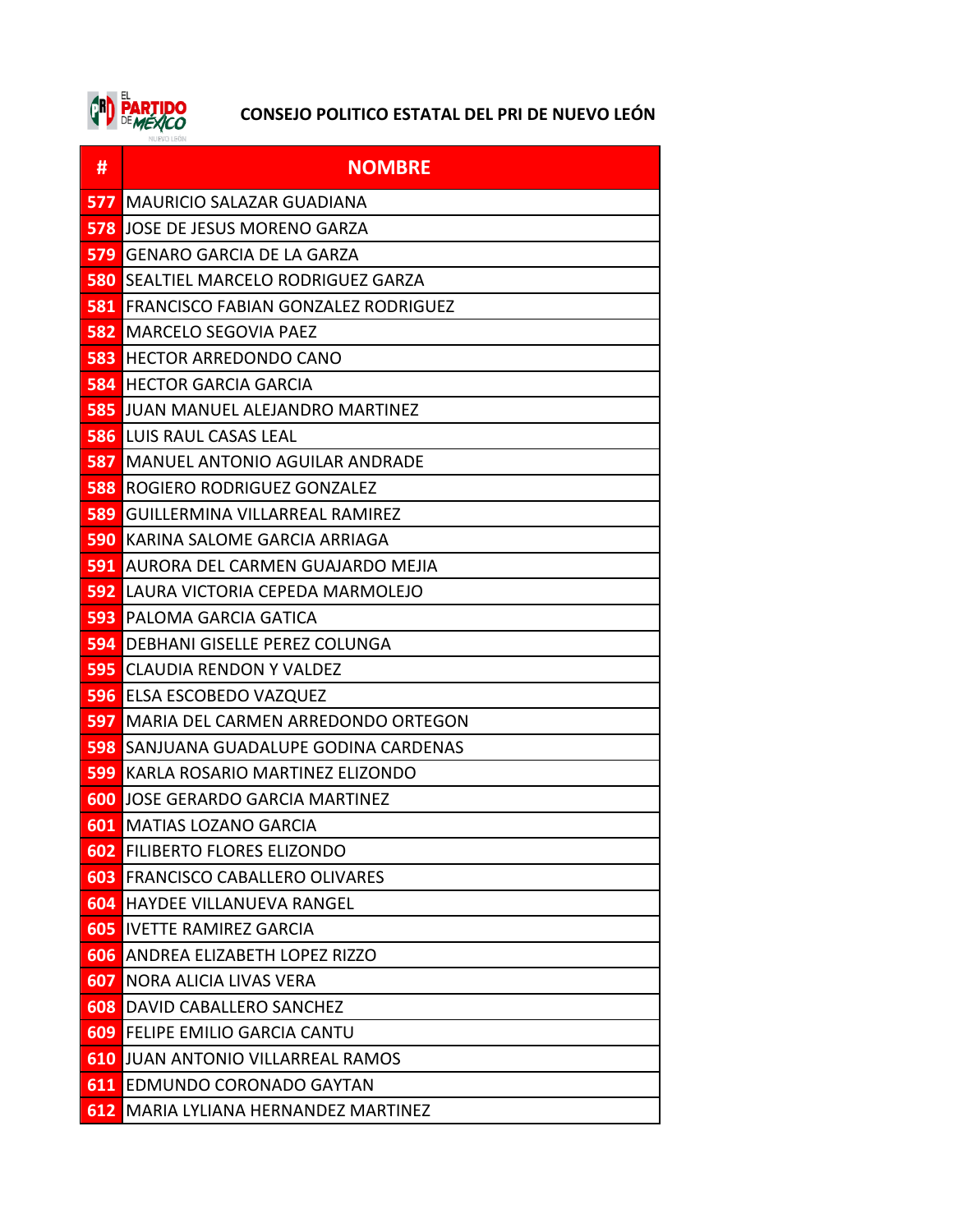

| #          | <b>NOMBRE</b>                             |
|------------|-------------------------------------------|
| 613        | MELISSA MARGARITA RAMOS VEGA              |
| 614        | AIMEE SARAHI RUEDA OYERVIDES              |
| 615        | SALVADOR RODRIGUEZ HERRERA                |
| 616        | SERGIO ESPINOZA TADEO                     |
| 617        | MIRIAM GUADALUPE OVIEDO FUENTES           |
|            | <b>618</b> MARCO ANTONIO ARANGUA MORALES  |
| 619        | <b>VIRGINIA DANEY SILLER TRISTAN</b>      |
|            | <b>620 MARIA DOLORES PERALES GALDEANO</b> |
|            | <b>621 IHORACIO PEREZ HERNANDEZ</b>       |
|            | <b>622 FERNANDO TREVIÑO FARIAS</b>        |
| 623        | MARIO JESUS PEÑA GARZA                    |
| 624        | PATRICIA TORRES HERNANDEZ                 |
| 625        | <b>VERONICA GARCIA PEREZ</b>              |
| <b>626</b> | YAZBETH DIAZ LEAL                         |
| 627        | ALEJANDRO VALLEJO SAUCEDA                 |
| 628        | OSCAR ALAN LUMBRERAS GARZA                |
| 629        | SILVIA GABRIELA VILLARREAL DE LA GARZA    |
| 630        | KENIA SALAZAR TAMEZ                       |
| 631        | <b>MANUEL GUERRA CAVAZOS</b>              |
|            | <b>632 JESUS ALBERTO ELIZONDO SALAZAR</b> |
| 633        | <b>VERA GARCIA HINOJOSA</b>               |
| 634        | <b>MAURICIO SALINAS DOMENE</b>            |
|            | <b>635 EDNA ALICIA SAENZ MARTINEZ</b>     |
|            | <b>636 LUIS FERNANDO MAGALLANES CANTU</b> |
| 637        | ANDRES MAURICIO CANTU RAMIREZ             |
|            | <b>638 FRANCISCO JOSE GUERRERO SOLIS</b>  |
| 639        | <b>GILBERTO VAZQUEZ MURO</b>              |
|            | <b>640 ABEL FLORES REYES</b>              |
|            | <b>641 JORGE LUIS MARTINEZ GUTIERREZ</b>  |
| 642        | HECTOR GUADALUPE CHAVARRI DE LA ROSA      |
| 643        | ANABELL DE LOS SANTOS FLORES              |
|            | <b>644 AGUSTIN SERNA CISNEROS</b>         |
| 645        | <b>MIREYA TELLEZ RODRIGUEZ</b>            |
| 646        | <b>ROCIO RODRIGUEZ GONZALEZ</b>           |
| 647        | ALEJANDRO DANIEL FLORES AGUIRRE           |
|            | <b>648 CESAR AGUSTIN SERNA ESCALERA</b>   |